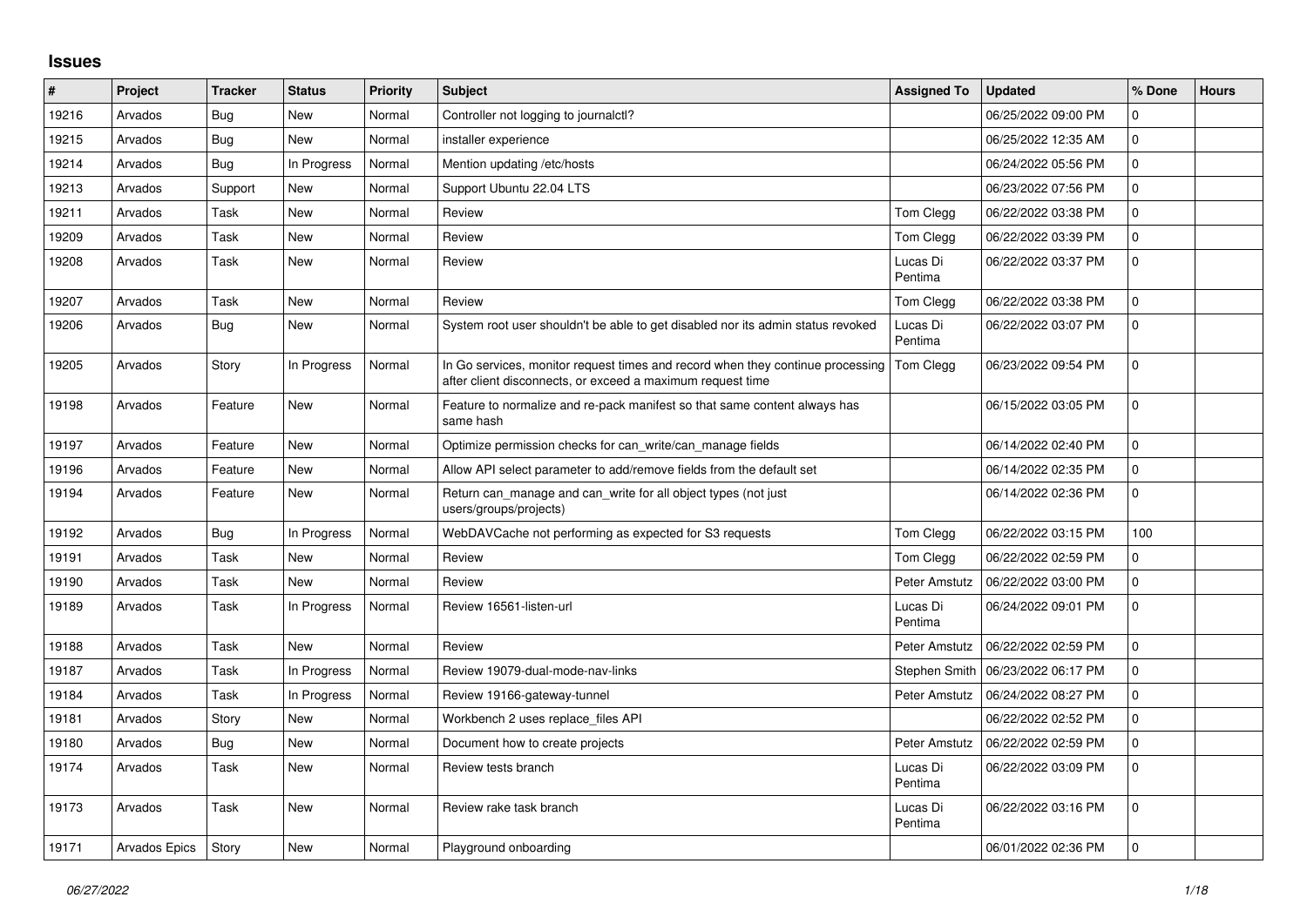| $\#$  | Project                | <b>Tracker</b> | <b>Status</b> | <b>Priority</b> | <b>Subject</b>                                                                                                           | <b>Assigned To</b>  | <b>Updated</b>      | % Done       | <b>Hours</b> |
|-------|------------------------|----------------|---------------|-----------------|--------------------------------------------------------------------------------------------------------------------------|---------------------|---------------------|--------------|--------------|
| 19170 | Arvados Epics          | Story          | <b>New</b>    | Normal          | <b>CWL-Seek</b>                                                                                                          |                     | 05/31/2022 05:57 PM | 0            |              |
| 19166 | Arvados                | Feature        | In Progress   | Normal          | Container shell support for SLURM and LSF dispatchers                                                                    | Tom Clegg           | 06/24/2022 08:27 PM | 0            |              |
| 19163 | Arvados                | Task           | New           | Normal          | Write rake task                                                                                                          | Peter Amstutz       | 06/22/2022 03:16 PM | 0            |              |
| 19162 | Arvados                | Task           | New           | Normal          | Add tests                                                                                                                | Peter Amstutz       | 06/22/2022 03:09 PM | 0            |              |
| 19160 | Arvados                | Task           | <b>New</b>    | Normal          | Review                                                                                                                   | Peter Amstutz       | 06/22/2022 02:00 PM | 0            |              |
| 19154 | Arvados<br>Workbench 2 | Story          | New           | Normal          | Sharing dialog improvements followup                                                                                     | Lucas Di<br>Pentima | 06/22/2022 02:59 PM | 0            |              |
| 19150 | Arvados                | Feature        | <b>New</b>    | Normal          | `arvados-server install -type=test -test-suite-user=X` should add user X to<br>docker and fuse groups                    |                     | 05/20/2022 05:53 PM | 0            |              |
| 19143 | Arvados                | Bug            | In Progress   | Normal          | Display 'Workflow' records in the Project listing                                                                        | Peter Amstutz       | 06/22/2022 03:09 PM | 33           |              |
| 19142 | Arvados                | Task           | New           | Normal          | Workbench 2: Avoid loading "mounts" section in the "Project" or "All process"<br>view                                    | Lucas Di<br>Pentima | 06/22/2022 03:26 PM | 0            |              |
| 19140 | Arvados                | Feature        | New           | Normal          | Document a process by which you would set up a service account                                                           |                     | 06/07/2022 06:27 PM | 0            |              |
| 19139 | Arvados                | Bug            | New           | Normal          | Regular users should not be able to create user records; creating a user does<br>not make admin the "owner" of that user | Lucas Di<br>Pentima | 06/22/2022 03:38 PM | 0            |              |
| 19132 | Arvados Epics          | Story          | <b>New</b>    | Normal          | Versioning registered workflows                                                                                          |                     | 06/15/2022 02:51 PM | 0            |              |
| 19131 | Arvados<br>Workbench 2 | Feature        | New           | Normal          | Sharing URLs/Links: Allow the user to attach a personal note                                                             |                     | 05/24/2022 06:39 PM | 0            |              |
| 19121 | Arvados                | Task           | <b>New</b>    | Normal          | Review                                                                                                                   | Peter Amstutz       | 06/22/2022 03:25 PM | $\mathbf{0}$ |              |
| 19117 | Arvados                | Task           | New           | Normal          | Review                                                                                                                   | Stephen Smith       | 06/22/2022 02:53 PM | 0            |              |
| 19091 | Arvados                | Feature        | <b>New</b>    | Normal          | Managed property to assert valid unix username                                                                           |                     | 05/02/2022 04:48 PM | 0            |              |
| 19089 | Arvados Epics          | Task           | <b>New</b>    | Normal          | Cross-federation filter groups                                                                                           |                     | 05/02/2022 04:49 PM | 0            |              |
| 19088 | Arvados                | Feature        | In Progress   | Normal          | Expose properties as S3 tags in keep-web                                                                                 | Tom Clegg           | 06/24/2022 02:15 PM | 0            |              |
| 19086 | Arvados                | Feature        | <b>New</b>    | Normal          | Can provide input JSON/YAML when launching a Workflow as an alternative to<br>the input form                             | Peter Amstutz       | 06/22/2022 02:53 PM | 0            |              |
| 19082 | Arvados                | Feature        | <b>New</b>    | Normal          | Scale default keep cache request with cores or RAM request                                                               |                     | 05/04/2022 03:19 PM | 0            |              |
| 19081 | Arvados                | Bug            | In Progress   | Normal          | Possible bug passing cmd line arguments with spaces to singularity                                                       | Tom Clegg           | 06/22/2022 03:20 PM | 100          |              |
| 19080 | Arvados                | Feature        | New           | Normal          | Offer to un-trash items, instead of "not found" dialog                                                                   |                     | 06/22/2022 02:55 PM | 0            |              |
| 19079 | Arvados                | Feature        | In Progress   | Normal          | Need to be able to open links from advance search in new tab                                                             | Stephen Smith       | 06/23/2022 08:12 PM | 0            |              |
| 19068 | Arvados                | Task           | New           | Normal          | Review                                                                                                                   | Lucas Di<br>Pentima | 06/22/2022 03:37 PM | $\Omega$     |              |
| 19066 | Arvados                | Task           | New           | Normal          | Review                                                                                                                   | Lucas Di<br>Pentima | 06/22/2022 03:00 PM | 0            |              |
| 19065 | Arvados                | Task           | New           | Normal          | Review                                                                                                                   | Peter Amstutz       | 06/22/2022 03:09 PM | $\mathbf 0$  |              |
| 19064 | Arvados                | Task           | New           | Normal          | Review                                                                                                                   | Stephen Smith       | 06/22/2022 03:00 PM | 0            |              |
| 19063 | Arvados                | Task           | In Progress   | Normal          | Review 19052-fix-for-wrong-owner-on-search-list                                                                          | Daniel Kutyła       | 06/22/2022 03:05 PM | 0            |              |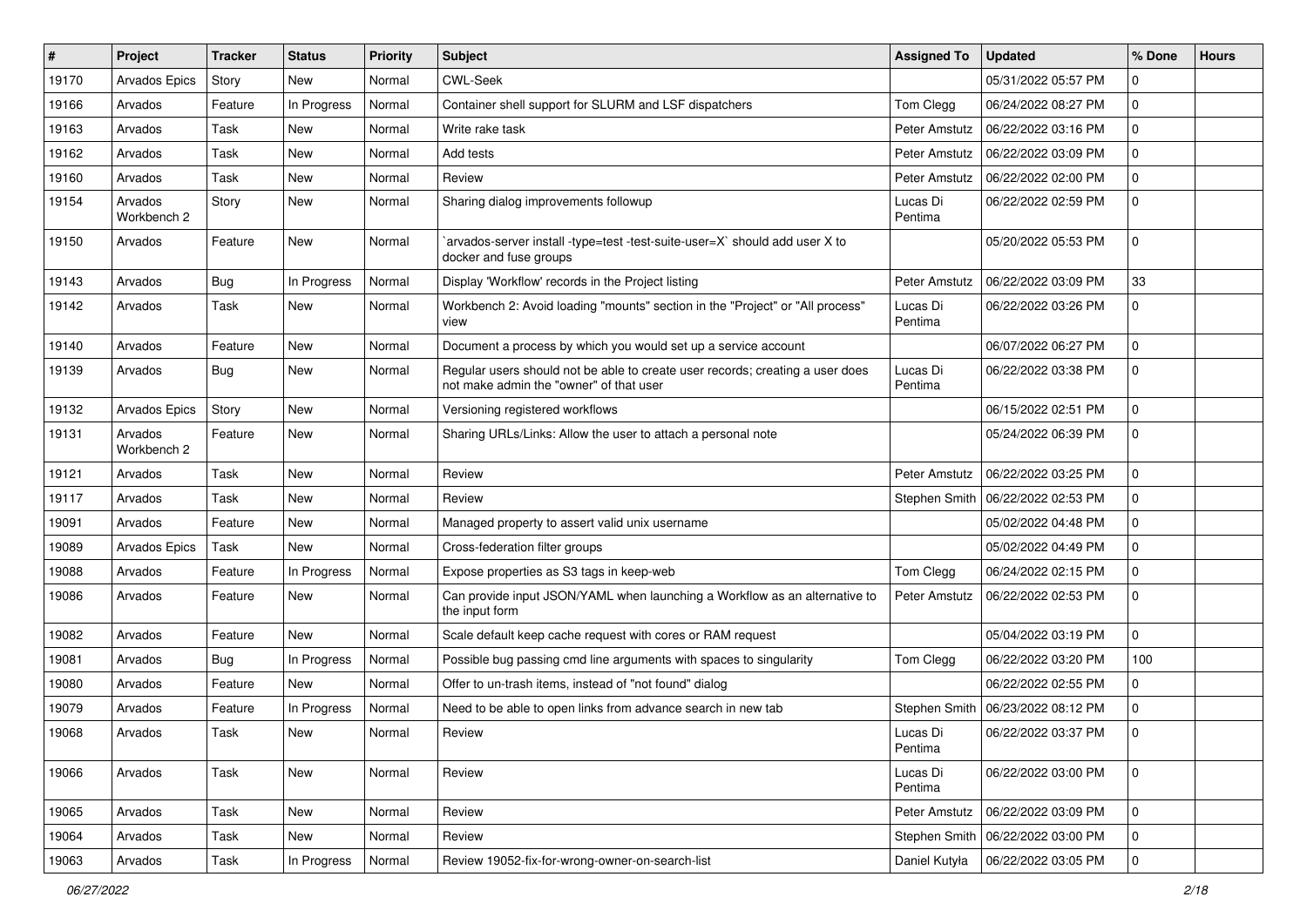| $\pmb{\#}$ | Project | <b>Tracker</b> | <b>Status</b> | <b>Priority</b> | <b>Subject</b>                                                                                          | <b>Assigned To</b>  | <b>Updated</b>                      | % Done      | <b>Hours</b> |
|------------|---------|----------------|---------------|-----------------|---------------------------------------------------------------------------------------------------------|---------------------|-------------------------------------|-------------|--------------|
| 19058      | Arvados | Support        | New           | Normal          | Add code scanning to jenkins pipeline                                                                   |                     | 04/27/2022 03:08 PM                 | 0           |              |
| 19057      | Arvados | Bug            | New           | Normal          | [controller] should not allow adding the same user to a VM more than one time                           |                     | 06/22/2022 02:53 PM                 | 0           |              |
| 19056      | Arvados | Feature        | New           | Normal          | Environment variable / command line convention that specifies where to get<br>HOST/TOKEN settings.conf  |                     | 05/04/2022 03:18 PM                 | 0           |              |
| 19053      | Arvados | <b>Bug</b>     | <b>New</b>    | Normal          | Update 'Technology' page to link to relevant parts of doc.arvados.org instead of<br>wiki                | Peter Amstutz       | 06/22/2022 03:00 PM                 | $\Omega$    |              |
| 19052      | Arvados | <b>Bug</b>     | Feedback      | Normal          | Advanced search shows wrong value in owner column                                                       | Daniel Kutyła       | 06/22/2022 03:05 PM                 | 100         |              |
| 19051      | Arvados | Bug            | New           | Normal          | Handle quotes in search strings correctly                                                               | Daniel Kutyła       | 06/22/2022 03:00 PM                 | 0           |              |
| 19048      | Arvados | Bug            | New           | Normal          | Copying a folder in collection file browser results in empty folder                                     |                     | 06/22/2022 02:54 PM                 | 0           |              |
| 19047      | Arvados | Feature        | <b>New</b>    | Normal          | Pythonic interface to launch workflows                                                                  |                     | 04/20/2022 07:41 PM                 | 0           |              |
| 19044      | Arvados | Task           | In Progress   | Normal          | 27. Add the release to zenodo.org                                                                       |                     | 06/22/2022 03:00 PM                 | 0           |              |
| 19038      | Arvados | Task           | In Progress   | Normal          | 21. Publish arvados/arvbox-demo image                                                                   |                     | 06/22/2022 03:00 PM                 | $\Omega$    |              |
| 19017      | Arvados | <b>Bug</b>     | New           | Normal          | Release Arvados 2.4.1                                                                                   | Peter Amstutz       | 06/22/2022 03:00 PM                 | 93          |              |
| 19005      | Arvados | Task           | <b>New</b>    | Normal          | Review                                                                                                  | Peter Amstutz       | 06/22/2022 03:09 PM                 | 0           |              |
| 19002      | Arvados | Task           | <b>New</b>    | Normal          | Review                                                                                                  | Peter Amstutz       | 06/22/2022 03:17 PM                 | 0           |              |
| 19000      | Arvados | Task           | New           | Normal          | Review                                                                                                  |                     | Stephen Smith   06/22/2022 01:58 PM | $\mathbf 0$ |              |
| 18999      | Arvados | Task           | New           | Normal          | Review                                                                                                  | Peter Amstutz       | 06/22/2022 02:00 PM                 | $\mathbf 0$ |              |
| 18998      | Arvados | Story          | <b>New</b>    | Normal          | keepstore ability to check token validity for uploads                                                   |                     | 06/07/2022 08:59 PM                 | $\mathbf 0$ |              |
| 18997      | Arvados | Story          | New           | Normal          | ability to migrate arvbox to arvados-server boot dev mode                                               |                     | 06/07/2022 09:00 PM                 | 0           |              |
| 18996      | Arvados | <b>Bug</b>     | <b>New</b>    | Normal          | Container request's expires_at field                                                                    |                     | 06/22/2022 02:55 PM                 | 0           |              |
| 18990      | Arvados | Bug            | New           | Normal          | should reflect the value of TLS/Insecure in the "Get API Token" dialog                                  | Daniel Kutyła       | 06/22/2022 03:00 PM                 | 0           |              |
| 18988      | Arvados | Feature        | New           | Normal          | [CWL] support singularity/docker hint to make debugging workflows easier                                |                     | 04/11/2022 06:29 PM                 | 0           |              |
| 18979      | Arvados | Bug            | In Progress   | Normal          | Missing VM login, user names not rendered                                                               | Stephen Smith       | 06/22/2022 03:09 PM                 | $\Omega$    |              |
| 18977      | Arvados | <b>Bug</b>     | <b>New</b>    | Normal          | Mishandled Azure error?                                                                                 |                     | 04/12/2022 07:55 PM                 | 0           |              |
| 18975      | Arvados | Feature        | New           | Normal          | log viewer improvements                                                                                 | Lucas Di<br>Pentima | 06/22/2022 02:59 PM                 | $\Omega$    |              |
| 18973      | Arvados | Story          | <b>New</b>    | Normal          | Test combinations of federation scenarios                                                               |                     | 06/22/2022 02:54 PM                 | $\Omega$    |              |
| 18970      | Arvados | Feature        | <b>New</b>    | Normal          | Add support for publicly shared collections (anonymous user)                                            |                     | 04/04/2022 03:17 PM                 | 0           |              |
| 18969      | Arvados | Bug            | New           | Normal          | Controller should monitor its own memory usage and pause requests handling<br>when memory usage is high |                     | 04/05/2022 02:53 PM                 | $\Omega$    |              |
| 18968      | Arvados | Story          | New           | Normal          | Should be able to pick directories within collections                                                   |                     | Stephen Smith   06/22/2022 02:59 PM | $\mathbf 0$ |              |
| 18967      | Arvados | Story          | New           | Normal          | drop legacy columns and tables                                                                          |                     | 04/01/2022 07:03 PM                 | $\mathbf 0$ |              |
| 18965      | Arvados | <b>Bug</b>     | Feedback      | Normal          | does not preserve the desired destination url through the login process                                 | Daniel Kutyła       | 06/22/2022 03:09 PM                 | 0           |              |
| 18964      | Arvados | <b>Bug</b>     | New           | Normal          | Write better prefetch tests                                                                             |                     | 06/22/2022 02:56 PM                 | 0           |              |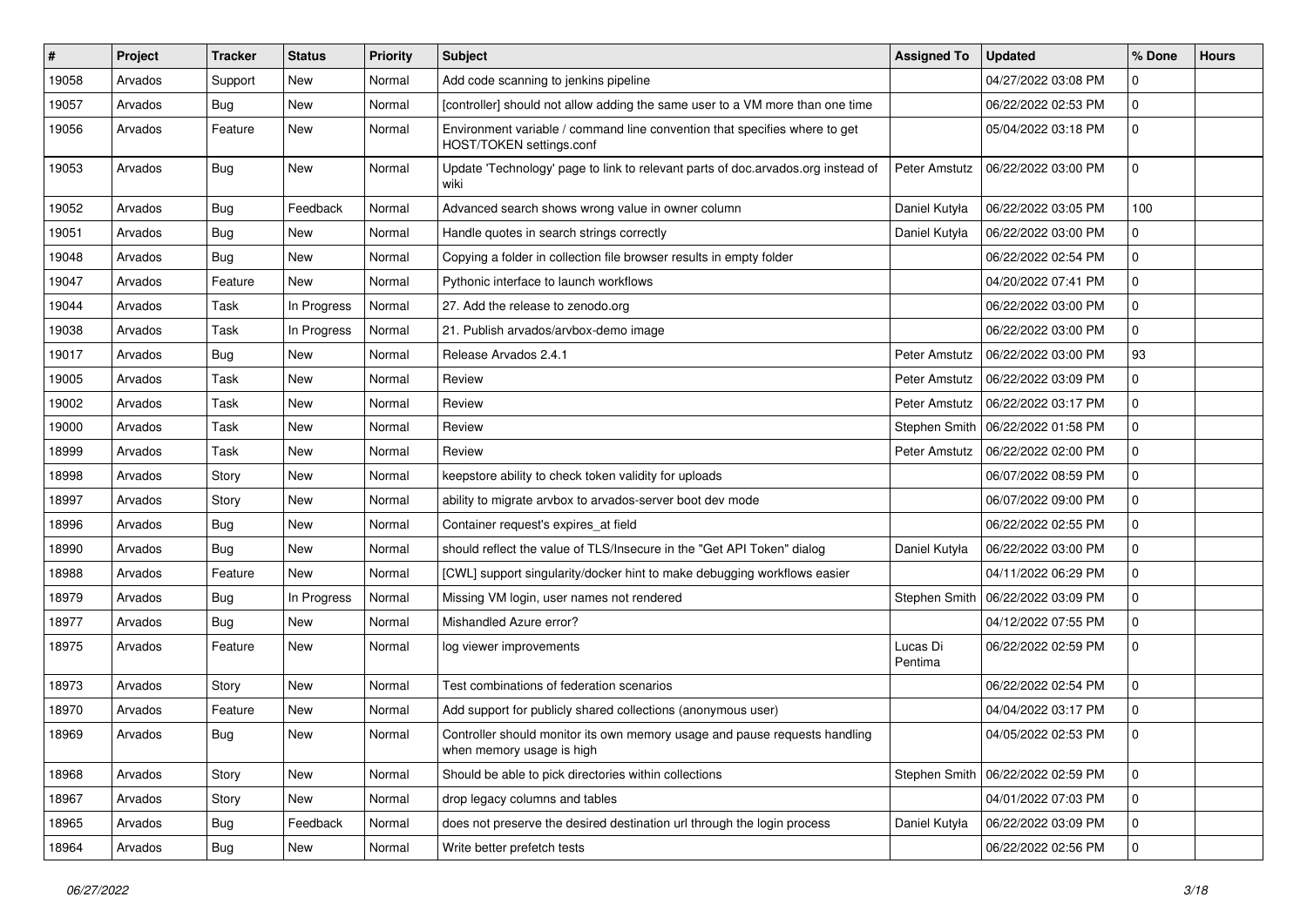| #     | Project              | <b>Tracker</b> | <b>Status</b> | <b>Priority</b> | Subject                                                                                                                     | <b>Assigned To</b>  | <b>Updated</b>      | % Done       | <b>Hours</b> |
|-------|----------------------|----------------|---------------|-----------------|-----------------------------------------------------------------------------------------------------------------------------|---------------------|---------------------|--------------|--------------|
| 18961 | Arvados              | Feature        | New           | Normal          | Go FileSystem / FUSE mount supports block caching & prefetch                                                                |                     | 05/04/2022 03:18 PM | 0            |              |
| 18960 | Arvados              | Feature        | <b>New</b>    | Normal          | crunch-run can use Go FUSE driver for read-only mounts                                                                      |                     | 05/04/2022 03:17 PM | 0            |              |
| 18951 | Arvados              | Task           | New           | Normal          | Review                                                                                                                      |                     | 06/22/2022 02:55 PM | 0            |              |
| 18946 | Arvados              | Feature        | New           | Normal          | Render fields of user profile from config                                                                                   |                     | 03/30/2022 02:29 PM | 0            |              |
| 18944 | Arvados              | Feature        | New           | Normal          | [controller] should log the user uuid used for the request                                                                  |                     | 06/22/2022 03:32 PM | 0            |              |
| 18942 | Arvados              | Story          | New           | Normal          | Remove perl SDK, tests, dependencies                                                                                        |                     | 03/29/2022 02:14 PM | 0            |              |
| 18937 | Arvados              | Feature        | New           | Low             | [config] simplify AnonymousUserToken configuration                                                                          |                     | 06/22/2022 02:55 PM | 0            |              |
| 18936 | Arvados              | <b>Bug</b>     | New           | Normal          | [api] [controller] remove reader_token support                                                                              |                     | 06/22/2022 02:56 PM | 0            |              |
| 18897 | Arvados              | Feature        | New           | Normal          | [go services] should log the uuid of the token used for each request (and if<br>available, the uuid of the associated user) |                     | 06/22/2022 03:32 PM | 0            |              |
| 18882 | Arvados              | Task           | New           | Normal          | Review                                                                                                                      | Daniel Kutyła       | 06/22/2022 02:59 PM | 0            |              |
| 18879 | Arvados              | Task           | New           | Normal          | Review                                                                                                                      | Lucas Di<br>Pentima | 06/22/2022 02:56 PM | 0            |              |
| 18877 | Arvados              | Task           | In Progress   | Normal          | Review 18692-frozen-projects-workbench-support                                                                              | Daniel Kutyła       | 06/22/2022 03:17 PM | $\mathbf{0}$ |              |
| 18874 | Arvados              | Support        | New           | Normal          | Merge workbench2 history into main Arvados repo                                                                             |                     | 06/22/2022 02:54 PM | 0            |              |
| 18871 | Arvados              | Feature        | New           | Normal          | WebDAV uses replace_files API                                                                                               |                     | 03/16/2022 02:13 PM | 0            |              |
| 18864 | Arvados              | <b>Bug</b>     | New           | Normal          | "Responsible person" link is wrong                                                                                          |                     | 03/14/2022 03:49 PM | 0            |              |
| 18863 | Arvados              | Feature        | <b>New</b>    | Normal          | [controller] add background job to clean up old container log records                                                       |                     | 06/22/2022 02:55 PM | 0            |              |
| 18862 | Arvados              | Bug            | New           | Normal          | [api] remove replay_job_log rake task                                                                                       |                     | 03/14/2022 03:43 PM | 0            |              |
| 18861 | Arvados              | Story          | New           | Normal          | Retire wb1                                                                                                                  |                     | 03/14/2022 02:48 PM | 0            |              |
| 18860 | Arvados              | Story          | <b>New</b>    | Normal          | Display number of container attempts and make it easy to access past logs                                                   |                     | 03/23/2022 06:53 PM | 0            |              |
| 18858 | Arvados              | Feature        | In Progress   | Normal          | sync-users-tool for synchronizing users                                                                                     | Lucas Di<br>Pentima | 06/23/2022 02:37 PM | $\Omega$     |              |
| 18853 | Arvados              | Story          | New           | Normal          | Get input collection uuid or metadata                                                                                       |                     | 03/10/2022 03:13 PM | 0            |              |
| 18847 | <b>Arvados Epics</b> | Story          | New           | Normal          | Structured type checking for properties                                                                                     |                     | 03/09/2022 05:50 PM | 0            |              |
| 18846 | Arvados              | Story          | <b>New</b>    | Normal          | Rendering rich descriptions                                                                                                 |                     | 03/09/2022 08:42 PM | 0            |              |
| 18842 | Arvados              | Feature        | New           | Normal          | Local disk keep cache for Python SDK/arv-mount                                                                              |                     | 03/08/2022 04:29 PM | 0            |              |
| 18841 | Arvados              | Feature        | New           | Normal          | Feature to inject additional info into wb2 details panel                                                                    |                     | 03/08/2022 09:59 PM | 0            |              |
| 18840 | Arvados              | Feature        | New           | Normal          | Algorithm to repack small files into larger blocks                                                                          |                     | 03/08/2022 03:15 PM | 0            |              |
| 18817 | Arvados              | Task           | New           | Normal          | review                                                                                                                      | Peter Amstutz       | 06/22/2022 03:07 PM | $\mathbf 0$  |              |
| 18815 | Arvados              | Task           | New           | Normal          | Review                                                                                                                      | Peter Amstutz       | 04/05/2022 02:53 PM | 0            |              |
| 18810 | Arvados              | Feature        | New           | Normal          | PySDK API Client wrapper methods that automatically translate properties using<br>a vocabulary                              |                     | 03/01/2022 08:58 PM | $\mathbf{0}$ |              |
| 18800 | Arvados Epics        | Story          | New           | Normal          | Update Python SDK documentation                                                                                             |                     | 06/06/2022 06:12 PM | 0            |              |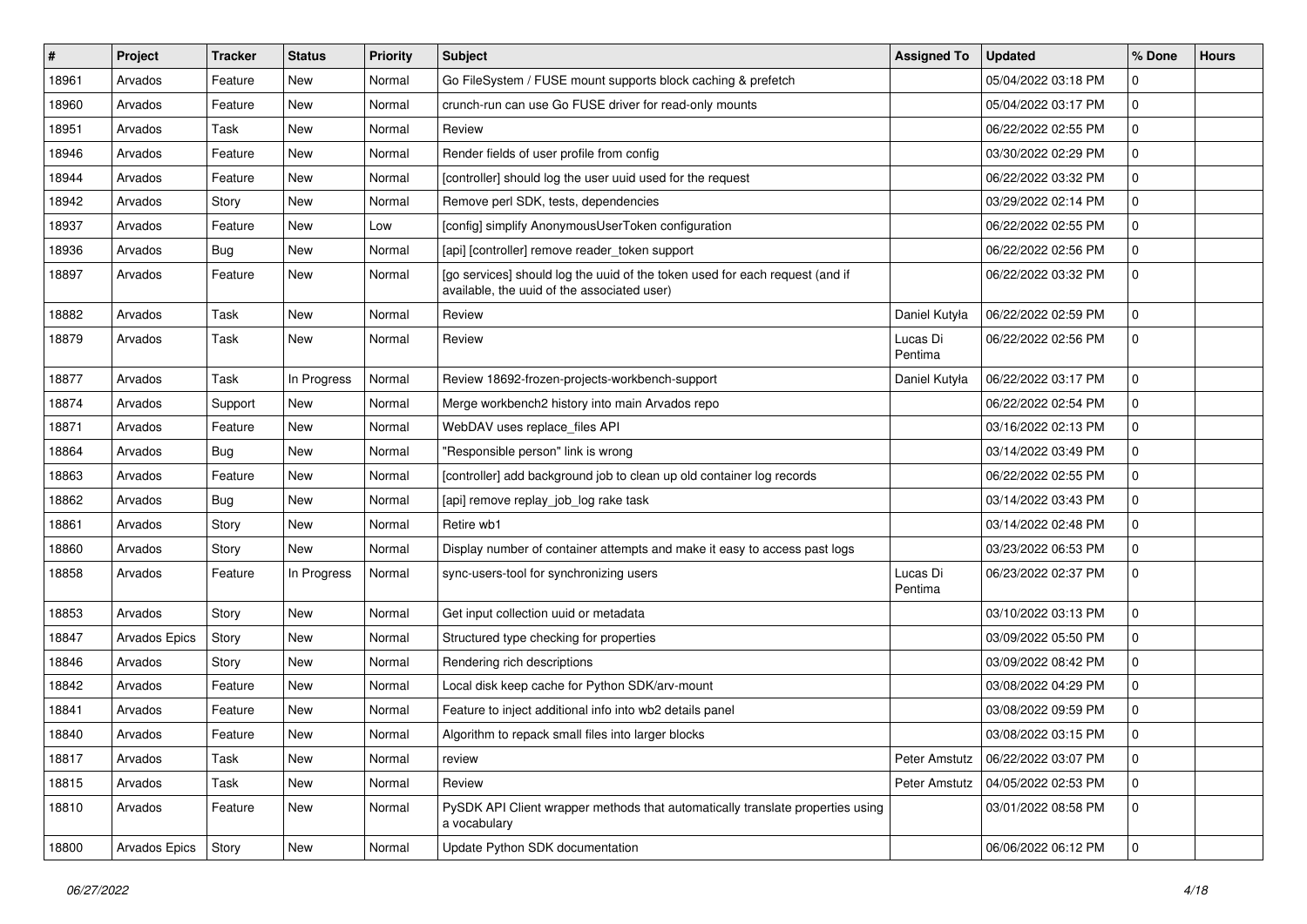| $\vert$ # | Project                | <b>Tracker</b> | <b>Status</b> | <b>Priority</b> | <b>Subject</b>                                                                                   | <b>Assigned To</b>  | <b>Updated</b>      | % Done       | <b>Hours</b> |
|-----------|------------------------|----------------|---------------|-----------------|--------------------------------------------------------------------------------------------------|---------------------|---------------------|--------------|--------------|
| 18799     | Arvados                | Story          | New           | Normal          | Strategy to tie the Python SDK to the API docs                                                   |                     | 02/23/2022 08:05 PM | $\Omega$     |              |
| 18798     | Arvados                | Story          | New           | Normal          | Turn code cookbook into liquid template & include files separately                               |                     | 02/23/2022 07:46 PM | 0            |              |
| 18797     | Arvados                | Story          | In Progress   | Normal          | Flesh out python sdk documentation in docstrings & ensure good presentation in<br>pydoc          |                     | 02/23/2022 08:04 PM | 0            |              |
| 18790     | Arvados                | Feature        | New           | Normal          | Access live container logs through arvados-client and crunch-run container<br>gateway            |                     | 02/18/2022 03:28 PM | $\mathbf 0$  |              |
| 18788     | Arvados                | Feature        | New           | Normal          | User merge & migration support on LoginCluster federations                                       |                     | 05/04/2022 03:18 PM | 0            |              |
| 18775     | Arvados                | Feature        | New           | Normal          | Search in picker dialogue for selecting Projects/Files/Directories                               |                     | 06/22/2022 03:37 PM | $\mathbf 0$  |              |
| 18765     | Arvados                | Bug            | New           | Normal          | engine configuration too big > 1048448 with singularity                                          |                     | 06/07/2022 01:56 PM | 0            |              |
| 18762     | Arvados                | Bug            | New           | Normal          | rails background tasks scaling issues                                                            |                     | 06/22/2022 02:56 PM | 0            |              |
| 18726     | Arvados                | Feature        | New           | Normal          | a-c-r uses arv-put internally to upload dependencies                                             |                     | 02/10/2022 04:53 PM | 0            |              |
| 18724     | Arvados                | Bug            | New           | Normal          | Collection file_names should contain full paths for substring matching                           |                     | 03/01/2022 09:11 PM | $\Omega$     |              |
| 18709     | Arvados                | Task           | New           | Normal          | Review                                                                                           | Peter Amstutz       | 06/22/2022 02:55 PM | 0            |              |
| 18706     | Arvados                | Task           | In Progress   | Normal          | Review<br>18594-Collection-Advanced-Menu-is-trying-to-fetch-User-record-with-collection-<br>uuid | Daniel Kutyła       | 02/03/2022 03:40 PM | $\Omega$     |              |
| 18697     | Arvados<br>Workbench 2 | Bug            | New           | Normal          | Cypress tests for federated scenarios                                                            | Lucas Di<br>Pentima | 06/22/2022 02:55 PM | $\mathbf 0$  |              |
| 18693     | Arvados                | Story          | New           | Normal          | Deduplicate permission links                                                                     |                     | 06/22/2022 02:53 PM | $\mathbf 0$  |              |
| 18692     | Arvados                | Feature        | In Progress   | Normal          | Frozen projects workbench support                                                                | Daniel Kutyła       | 06/22/2022 03:17 PM | 0            |              |
| 18689     | Arvados                | Feature        | New           | Normal          | support secret environment                                                                       |                     | 04/06/2022 03:55 PM | 0            |              |
| 18685     | Arvados Epics          | Story          | New           | Normal          | Synchronize configuration on multi-node cluster                                                  |                     | 05/18/2022 02:35 PM | $\Omega$     |              |
| 18684     | <b>Arvados Epics</b>   | Story          | New           | Normal          | New user mode for Workbench (for use on Playground)                                              |                     | 02/18/2022 10:01 PM | 0            |              |
| 18677     | Arvados                | Feature        | New           | Normal          | Container runtime metrics API                                                                    |                     | 01/25/2022 06:56 PM | $\mathbf{0}$ |              |
| 18672     | Arvados                | Feature        | New           | Normal          | [go sdk] describe + implement desired Go SDK                                                     |                     | 01/24/2022 09:34 PM | $\mathbf{0}$ |              |
| 18671     | Arvados                | Bug            | New           | Normal          | [go sdk] update documentation                                                                    |                     | 01/24/2022 09:33 PM | $\Omega$     |              |
| 18669     | Arvados                | Task           | New           | Normal          | review 18668-add-project-support-to-deduplication-report                                         |                     | 01/24/2022 04:51 PM | 0            |              |
| 18668     | Arvados                | Feature        | In Progress   | Normal          | [deduplication report] add project support                                                       | Ward<br>Vandewege   | 01/24/2022 04:50 PM | $\Omega$     |              |
| 18650     | Arvados                | Task           | <b>New</b>    | Normal          | Design API for helper methods for working with vocabularies                                      | Peter Amstutz       | 01/19/2022 04:52 PM | $\mathbf 0$  |              |
| 18623     | Arvados                | Feature        | New           | Normal          | Ensure Etag can be used and honor If-Match header in updates                                     |                     | 01/12/2022 04:50 PM | $\mathbf{0}$ |              |
| 18621     | Arvados                | Feature        | New           | Normal          | Ability for admin to purge old versions of a collection                                          |                     | 01/10/2022 04:41 PM | 0            |              |
| 18620     | Arvados                | Feature        | New           | Normal          | [LSF] use btop to adjust relative priorities of arvados jobs                                     |                     | 01/10/2022 03:45 PM | 0            |              |
| 18618     | Arvados                | Bug            | New           | Normal          | Reusing workflows/steps is too slow                                                              |                     | 01/07/2022 07:12 PM | $\Omega$     |              |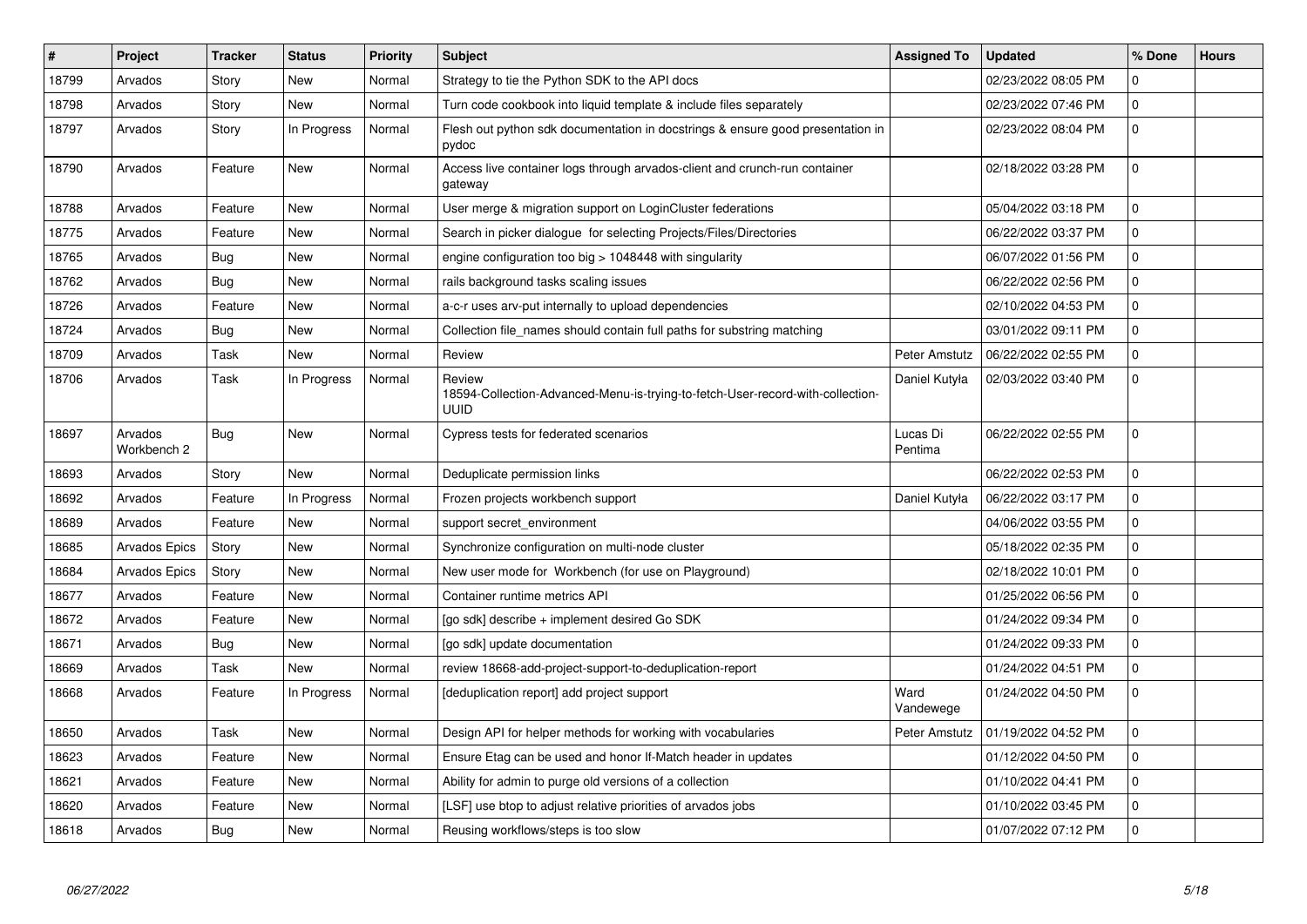| #     | <b>Project</b>         | <b>Tracker</b> | <b>Status</b> | <b>Priority</b> | <b>Subject</b>                                                                                                                                     | <b>Assigned To</b>  | <b>Updated</b>      | % Done       | <b>Hours</b> |
|-------|------------------------|----------------|---------------|-----------------|----------------------------------------------------------------------------------------------------------------------------------------------------|---------------------|---------------------|--------------|--------------|
| 18616 | Arvados                | Task           | <b>New</b>    | Normal          | Review                                                                                                                                             | Ward<br>Vandewege   | 01/19/2022 04:23 PM | O.           |              |
| 18615 | Arvados                | Task           | <b>New</b>    | Normal          | Review                                                                                                                                             | Lucas Di<br>Pentima | 06/22/2022 02:56 PM | 0            |              |
| 18613 | Arvados                | Task           | <b>New</b>    | Normal          | Review                                                                                                                                             | Peter Amstutz       | 06/08/2022 03:20 PM | 0            |              |
| 18609 | Arvados                | Task           | New           | Normal          | Review                                                                                                                                             | Ward<br>Vandewege   | 01/18/2022 08:55 PM | $\Omega$     |              |
| 18587 | Arvados<br>Workbench 2 | Bug            | New           | Normal          | "Copy selected into collection" incorrect behavior                                                                                                 | Lucas Di<br>Pentima | 02/02/2022 04:00 PM | 0            |              |
| 18586 | Arvados                | <b>Bug</b>     | <b>New</b>    | Normal          | Remove docs/code for unsupported AsyncPermissionsUpdateInterval                                                                                    |                     | 12/14/2021 04:21 PM | 0            |              |
| 18576 | Arvados                | Feature        | New           | Normal          | arv-put converts properties aliases to vocabulary ids                                                                                              |                     | 04/05/2022 02:53 PM | $\mathbf{0}$ |              |
| 18573 | Arvados                | Feature        | New           | Normal          | packer compute image builder script should take an explicit arvados package<br>version to install instead of latest in selected package repository |                     | 12/09/2021 05:01 PM | 0            |              |
| 18564 | Arvados                | Feature        | <b>New</b>    | Normal          | [art] run jenkins release build steps with a set of parameters                                                                                     |                     | 06/08/2022 03:20 PM | $\mathbf{0}$ |              |
| 18563 | Arvados                | Bug            | <b>New</b>    | Normal          | [config] simplify/streamline InternalURLs/ExternalURL situation                                                                                    |                     | 06/07/2022 09:07 PM | 0            |              |
| 18548 | Arvados                | Feature        | New           | Normal          | Ability to share a link to the "Get API Token" dialog in WB"                                                                                       |                     | 12/03/2021 03:22 PM | 0            |              |
| 18516 | Arvados                | Story          | New           | Normal          | run Theia interactively for development on shell and/or compute nodes                                                                              |                     | 12/01/2021 05:47 PM | 0            |              |
| 18515 | Arvados                | Story          | <b>New</b>    | Normal          | run interactive Jupyter on shell and/or compute nodes                                                                                              |                     | 12/01/2021 05:17 PM | 0            |              |
| 18514 | Arvados                | Story          | <b>New</b>    | Normal          | Research framework for interactive tutorials that overlay the app                                                                                  |                     | 12/01/2021 03:49 PM | 0            |              |
| 18512 | Arvados                | Task           | In Progress   | Normal          | Review 18488-nonblocking-advisory-lock                                                                                                             | Tom Clegg           | 12/02/2021 04:59 PM | 0            |              |
| 18501 | Arvados                | Bug            | New           | Normal          | Add option in ARV GUI to open link in new tab                                                                                                      |                     | 11/30/2021 03:43 PM | 0            |              |
| 18500 | Arvados                | <b>Bug</b>     | <b>New</b>    | Normal          | Arvados CV for "Study Type" property not active                                                                                                    |                     | 11/30/2021 03:41 PM | 0            |              |
| 18499 | Arvados                | <b>Bug</b>     | <b>New</b>    | Normal          | Advanced Dialog on collections shows the manifest_text as null                                                                                     |                     | 11/30/2021 03:38 PM | 0            |              |
| 18498 | Arvados                | Bug            | New           | Normal          | WB2 collection UUID in project URL shows blank page                                                                                                |                     | 11/30/2021 03:37 PM | 0            |              |
| 18486 | Arvados                | Bug            | <b>New</b>    | Normal          | Docker containers are always removed                                                                                                               |                     | 12/07/2021 03:31 PM | 0            |              |
| 18481 | Arvados                | Bug            | <b>New</b>    | Normal          | Workbench allows setting values with leading and trailing whitespace in property<br>values                                                         |                     | 11/26/2021 08:13 AM | $\Omega$     |              |
| 18464 | Arvados                | Feature        | New           | Normal          | Batch update endpoint for permission changes                                                                                                       |                     | 11/22/2021 03:33 PM | 0            |              |
| 18463 | Arvados                | Feature        | New           | Normal          | Sharing dialog shows all permissions including indirect and allows searching for<br>users by name                                                  |                     | 11/22/2021 03:20 PM | 0            |              |
| 18462 | Arvados                | Story          | <b>New</b>    | Normal          | Requesting object by uuid should return 403 instead of 404                                                                                         |                     | 11/22/2021 03:20 PM | $\Omega$     |              |
| 18393 | Arvados                | Bug            | <b>New</b>    | Normal          | [workbench2] forces relogin on every new window/tab                                                                                                |                     | 11/19/2021 02:43 PM | 0            |              |
| 18390 | Arvados Epics          | Story          | In Progress   | Normal          | Frozen projects                                                                                                                                    |                     | 06/01/2022 02:21 PM | 0            |              |
| 18385 | Arvados                | <b>Bug</b>     | <b>New</b>    | Normal          | arvados-server config-dump   arvados-server config-check -config=- spurious<br>warnings                                                            |                     | 11/16/2021 09:06 PM | 0            |              |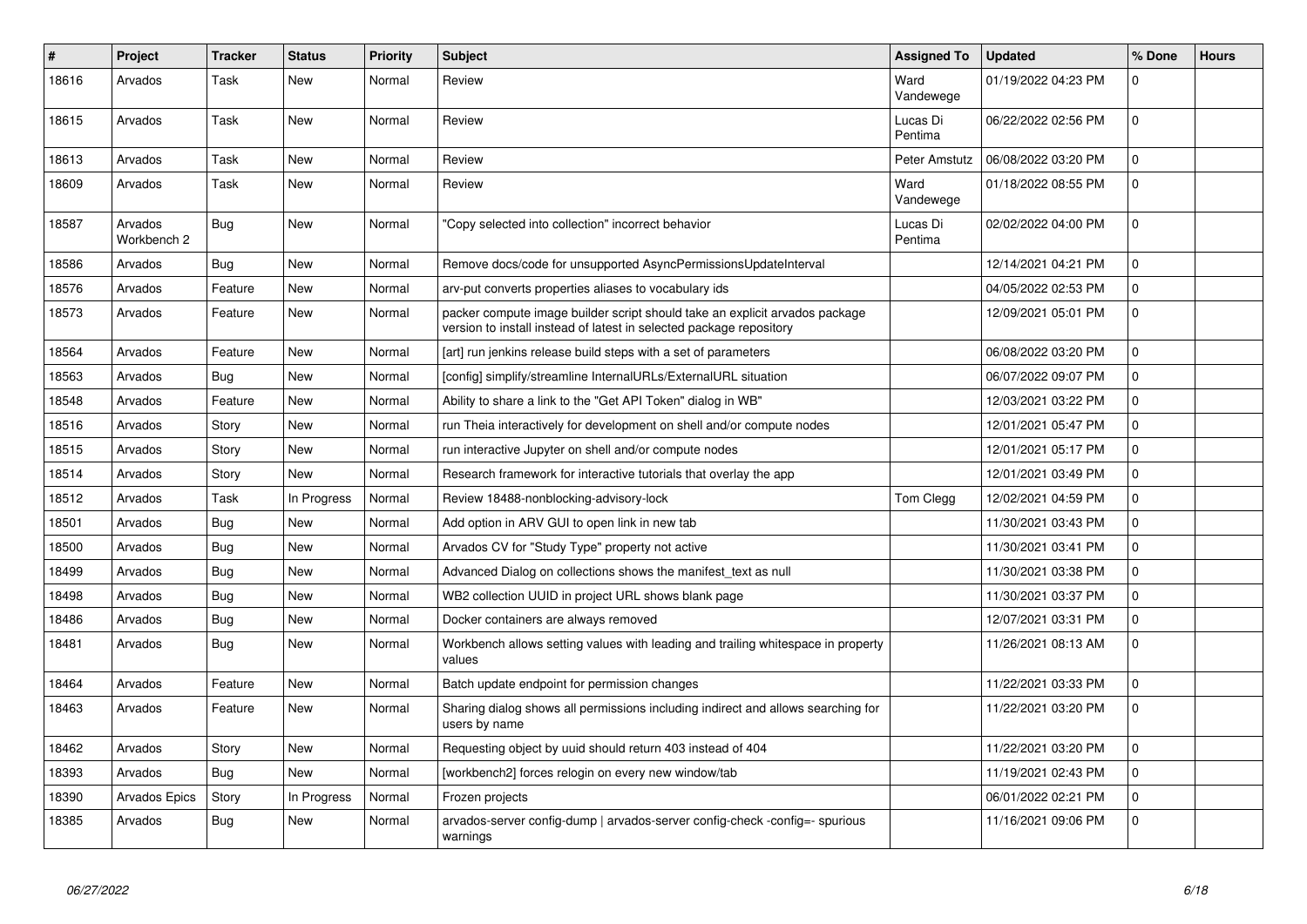| $\pmb{\#}$ | Project                | <b>Tracker</b> | <b>Status</b> | <b>Priority</b> | <b>Subject</b>                                                                                                            | <b>Assigned To</b> | <b>Updated</b>      | % Done      | <b>Hours</b> |
|------------|------------------------|----------------|---------------|-----------------|---------------------------------------------------------------------------------------------------------------------------|--------------------|---------------------|-------------|--------------|
| 18371      | Arvados<br>Workbench 2 | Bug            | New           | Normal          | Handle unreachable API server better on startup                                                                           |                    | 11/15/2021 07:09 PM | 0           |              |
| 18369      | Arvados                | Feature        | <b>New</b>    | Normal          | [doc] describe the block packing algorithm used by our various Keep clients<br>(arv-put, python sdk, keep-web, arv-mount) |                    | 11/15/2021 04:14 PM | 0           |              |
| 18368      | Arvados                | Feature        | <b>New</b>    | Normal          | Notification banner                                                                                                       |                    | 06/21/2022 08:00 PM | 0           |              |
| 18362      | Arvados                | Story          | New           | Normal          | cwltest results for Arvados produces badges which can be linked to from<br>commonwl.org                                   |                    | 11/10/2021 05:41 PM | 0           |              |
| 18350      | Arvados Epics          | Story          | New           | Normal          | Login cluster with only arvados-controller & no fallback to Rails                                                         |                    | 02/18/2022 10:00 PM | 0           |              |
| 18347      | Arvados                | Feature        | New           | Normal          | Cache negative token lookups in federation/OIDC                                                                           |                    | 11/23/2021 09:07 PM | 0           |              |
| 18345      | Arvados                | Bug            | <b>New</b>    | Normal          | Activity script crash                                                                                                     |                    | 11/23/2021 09:13 PM | 0           |              |
| 18342      | <b>Arvados Epics</b>   | Story          | New           | Normal          | Stream Keep data to minimize latency and memory usage                                                                     |                    | 05/09/2022 03:21 PM | 0           |              |
| 18341      | Arvados                | Story          | New           | Normal          | "arvados-server init" can set up a single-node production cluster                                                         |                    | 11/08/2021 02:39 PM | $\Omega$    |              |
| 18338      | Arvados                | Story          | New           | Normal          | "arvados-server init" can use a local root CA to sign certificates                                                        |                    | 11/05/2021 03:27 PM | 0           |              |
| 18337      | Arvados Epics          | Story          | New           | Normal          | Easy install via OS package                                                                                               |                    | 02/18/2022 09:56 PM | 0           |              |
| 18335      | Arvados                | Feature        | <b>New</b>    | Normal          | Export health checks as Prometheus metrics                                                                                |                    | 11/04/2021 03:58 PM | 0           |              |
| 18334      | Arvados                | Bug            | New           | Normal          | Accept release info changes in docker recipes                                                                             |                    | 11/04/2021 03:23 PM | $\mathbf 0$ |              |
| 18311      | Arvados                | Bug            | New           | Normal          | [cwl] test 221 in the 1.2 conformance suite is failing on singularity                                                     | Peter Amstutz      | 06/22/2022 02:56 PM | 0           |              |
| 18292      | Arvados                | <b>Bug</b>     | <b>New</b>    | Normal          | [cleanup] remove AssignNodeHostname from the configuration. Also from the<br>documentation.                               |                    | 10/22/2021 09:24 PM | $\Omega$    |              |
| 18291      | Arvados                | Task           | In Progress   | Normal          | Review 18287-external-url-defaults                                                                                        | Tom Clegg          | 10/22/2021 07:19 PM | $\mathbf 0$ |              |
| 18280      | Arvados                | <b>Bug</b>     | New           | Normal          | Advanced Search in ARV PROD GUI non-functional                                                                            |                    | 10/20/2021 04:46 PM | 0           |              |
| 18279      | Arvados                | Bug            | New           | Normal          | Data Collection page on 2.3.0 rc2                                                                                         |                    | 10/20/2021 04:45 PM | 0           |              |
| 18278      | Arvados                | Bug            | <b>New</b>    | Normal          | [k8s] start using an ingress                                                                                              | Ward<br>Vandewege  | 11/09/2021 07:56 PM | 0           |              |
| 18266      | Arvados                | Bug            | <b>New</b>    | Normal          | Turn manual testing plan for WB2 into tickets to write cypress tests                                                      |                    | 06/22/2022 02:54 PM | $\mathbf 0$ |              |
| 18262      | Arvados                | <b>Bug</b>     | <b>New</b>    | Normal          | [crunch-run] handle out-of-diskspace on the compute node better                                                           |                    | 10/08/2021 09:42 PM | 0           |              |
| 18255      | Arvados                | Story          | New           | Normal          | Proof of concept Arvados single-node AMI                                                                                  |                    | 10/06/2021 03:25 PM | 0           |              |
| 18241      | Arvados                | Story          | <b>New</b>    | Normal          | "NanoCPUs can not be set" Docker error                                                                                    |                    | 10/13/2021 03:13 PM | 0           |              |
| 18239      | Arvados                | Story          | New           | Normal          | Add Kubernetes testing to CI                                                                                              |                    | 11/09/2021 07:56 PM | 0           |              |
| 18235      | Arvados                | Task           | New           | Normal          | Review                                                                                                                    | Ward<br>Vandewege  | 11/10/2021 04:05 PM |             |              |
| 18234      | Arvados                | Task           | New           | Normal          | Review                                                                                                                    | Ward<br>Vandewege  | 11/10/2021 04:14 PM | $\mathbf 0$ |              |
| 18227      | Arvados                | Task           | New           | Normal          | Review                                                                                                                    | Peter Amstutz      | 06/08/2022 03:19 PM | $\mathbf 0$ |              |
| 18225      | Arvados                | Task           | In Progress   | Normal          | Review 18207-Workbench2-is-not-clearing-the-project-content-when-switching                                                | Daniel Kutyła      | 01/06/2022 03:51 PM | 0           |              |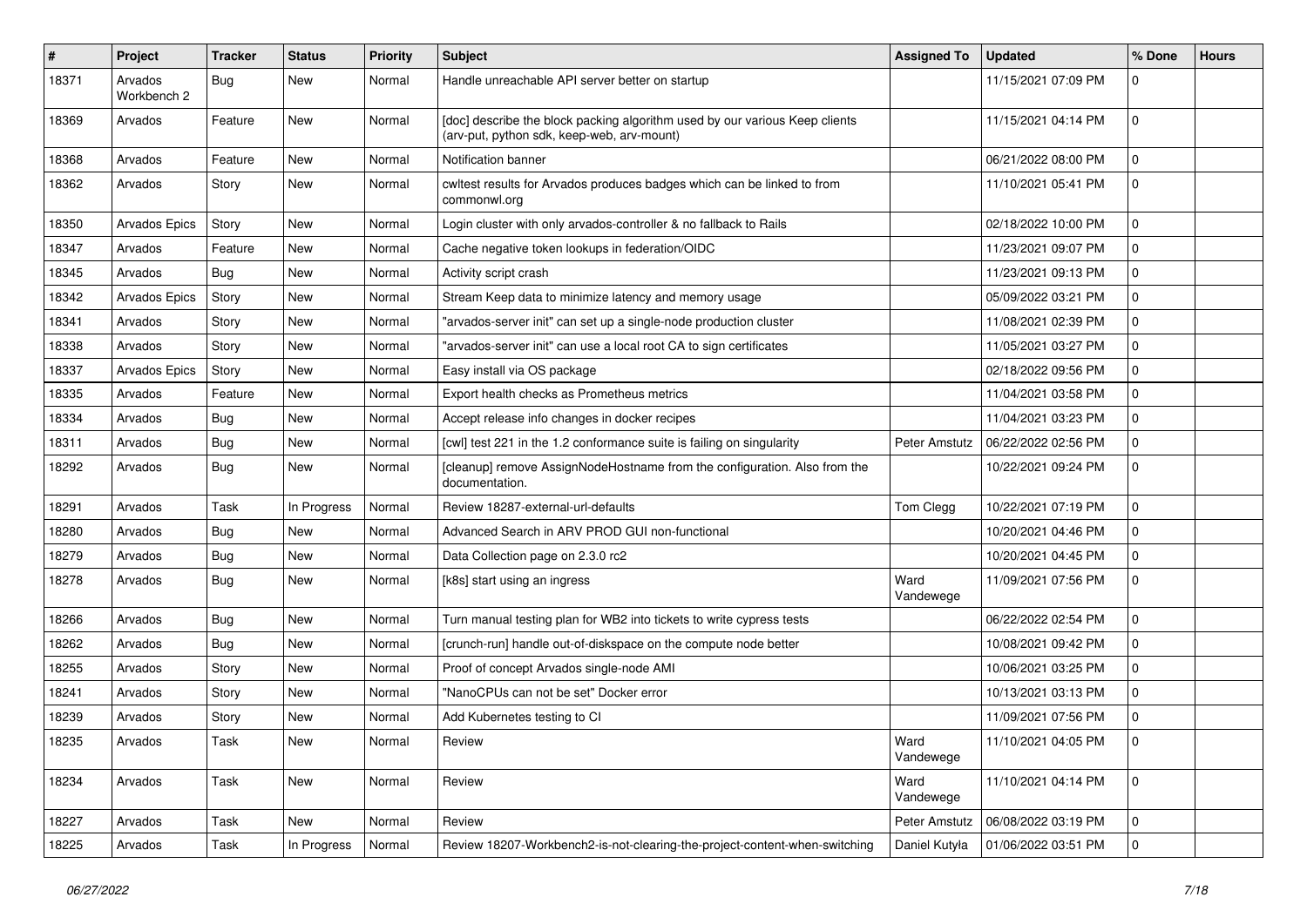| $\vert$ # | Project                | <b>Tracker</b> | <b>Status</b> | <b>Priority</b> | <b>Subject</b>                                                                                    | <b>Assigned To</b> | <b>Updated</b>      | % Done      | <b>Hours</b> |
|-----------|------------------------|----------------|---------------|-----------------|---------------------------------------------------------------------------------------------------|--------------------|---------------------|-------------|--------------|
| 18221     | Arvados                | Story          | In Progress   | Normal          | Test coverage plan for combinations of slurm/lsf/cloud singularity/docker                         |                    | 06/08/2022 03:19 PM | 0           |              |
| 18220     | Arvados                | Bug            | <b>New</b>    | Normal          | Support Docker ENTRYPOINT on Singularity in crunch-run                                            |                    | 09/29/2021 03:25 PM | 0           |              |
| 18218     | Arvados                | Feature        | New           | Normal          | ARV GUI: perform operations on files selected via the filter                                      |                    | 09/28/2021 08:30 PM | $\mathbf 0$ |              |
| 18217     | Arvados                | Feature        | New           | Normal          | Enable file sorting in Data Collection                                                            |                    | 09/28/2021 07:45 PM | 0           |              |
| 18214     | Arvados                | Bug            | <b>New</b>    | Normal          | global search results link to wb1 not wb2                                                         |                    | 09/28/2021 07:30 PM | $\mathbf 0$ |              |
| 18213     | Arvados                | Feature        | <b>New</b>    | Normal          | Arvados "display in new tab" shows outdated data                                                  |                    | 09/28/2021 07:28 PM | 0           |              |
| 18212     | Arvados                | <b>Bug</b>     | <b>New</b>    | Normal          | Read-only users can't open file in new tab                                                        |                    | 09/28/2021 07:27 PM | $\mathbf 0$ |              |
| 18211     | Arvados                | Feature        | New           | Normal          | Should the Loading Progress bar always be shown?                                                  |                    | 09/28/2021 07:16 PM | $\mathbf 0$ |              |
| 18210     | Arvados                | <b>Bug</b>     | New           | Normal          | Create Mountainduck Bookmark files not working                                                    |                    | 09/28/2021 07:14 PM | 0           |              |
| 18209     | Arvados                | Feature        | <b>New</b>    | Normal          | Re-run process on arvados throws error                                                            |                    | 09/28/2021 07:12 PM | $\mathbf 0$ |              |
| 18208     | Arvados                | <b>Bug</b>     | New           | Normal          | Workbench2 search shows all sites even if just searching in one site                              |                    | 09/28/2021 07:09 PM | $\mathbf 0$ |              |
| 18205     | Arvados                | Feature        | New           | Normal          | [api] [cloud] add live compute instance price to container record                                 |                    | 06/15/2022 02:45 PM | 0           |              |
| 18204     | Arvados                | Bug            | <b>New</b>    | Normal          | Workbench2 is missing a UI that shows which group a user is member of                             |                    | 09/27/2021 08:47 PM | $\mathbf 0$ |              |
| 18202     | Arvados<br>Workbench 2 | <b>Bug</b>     | New           | Normal          | User Attributes Dialog are incorrectly displayed                                                  |                    | 09/27/2021 08:36 PM | $\Omega$    |              |
| 18201     | Arvados<br>Workbench 2 | Bug            | <b>New</b>    | Normal          | "Shared with me" Tree keeps expanding even if I closed it intentionally                           |                    | 09/27/2021 08:28 PM | 0           |              |
| 18200     | Arvados<br>Workbench 2 | Bug            | New           | Normal          | Different content size of collection & files in wb2 vs wb                                         |                    | 09/27/2021 08:17 PM | $\mathbf 0$ |              |
| 18199     | Arvados                | Bug            | <b>New</b>    | Normal          | Issue with sharing settings of "open access" new projects                                         |                    | 09/27/2021 07:58 PM | $\mathbf 0$ |              |
| 18198     | Arvados                | <b>Bug</b>     | <b>New</b>    | Normal          | "copy selected files into collection" function in WB2 extremely slow                              |                    | 09/27/2021 07:45 PM | $\mathbf 0$ |              |
| 18197     | Arvados                | Feature        | <b>New</b>    | Normal          | add search option to input selection when running a workflow                                      |                    | 09/27/2021 07:41 PM | 0           |              |
| 18196     | Arvados                | Feature        | <b>New</b>    | Normal          | expose saved searches as browsing option on the left side                                         |                    | 09/27/2021 07:39 PM | 0           |              |
| 18194     | Arvados                | Feature        | New           | Normal          | "Release" as search option                                                                        |                    | 09/27/2021 07:35 PM | 0           |              |
| 18193     | Arvados                | Feature        | New           | Normal          | Multi-select collections and projects to delete them                                              |                    | 09/27/2021 07:14 PM | 0           |              |
| 18192     | Arvados                | Bug            | <b>New</b>    | Normal          | Advanced search is showing ROX IDs in the search field syntax instead of clear<br>values          |                    | 09/27/2021 07:13 PM | $\Omega$    |              |
| 18191     | Arvados                | Bug            | <b>New</b>    | Normal          | [doc] the compute node image doc does not take releases into account                              |                    | 09/24/2021 09:50 PM | $\mathbf 0$ |              |
| 18182     | Arvados                | Feature        | <b>New</b>    | Normal          | Parameter on get_permissions API to return every user and group with<br>permissions               |                    | 11/24/2021 04:15 PM | $\Omega$    |              |
| 18181     | Arvados                | Feature        | New           | Normal          | Ability to specify a % of compute instance price that user is willing to go over<br>from cheapest |                    | 09/22/2021 04:06 PM | $\mathbf 0$ |              |
| 18179     | Arvados Epics          | Story          | New           | Normal          | Better spot instance support                                                                      |                    | 03/23/2022 01:47 PM | $\mathbf 0$ |              |
| 18174     | Arvados                | Feature        | <b>New</b>    | Normal          | [servers] add logging with automatic rotation to user-specified directory                         |                    | 09/21/2021 09:08 PM | 0           |              |
| 18170     | Arvados                | Bug            | New           | Normal          | Display of long names can be improved on WB2                                                      |                    | 09/20/2021 06:19 PM | 0           |              |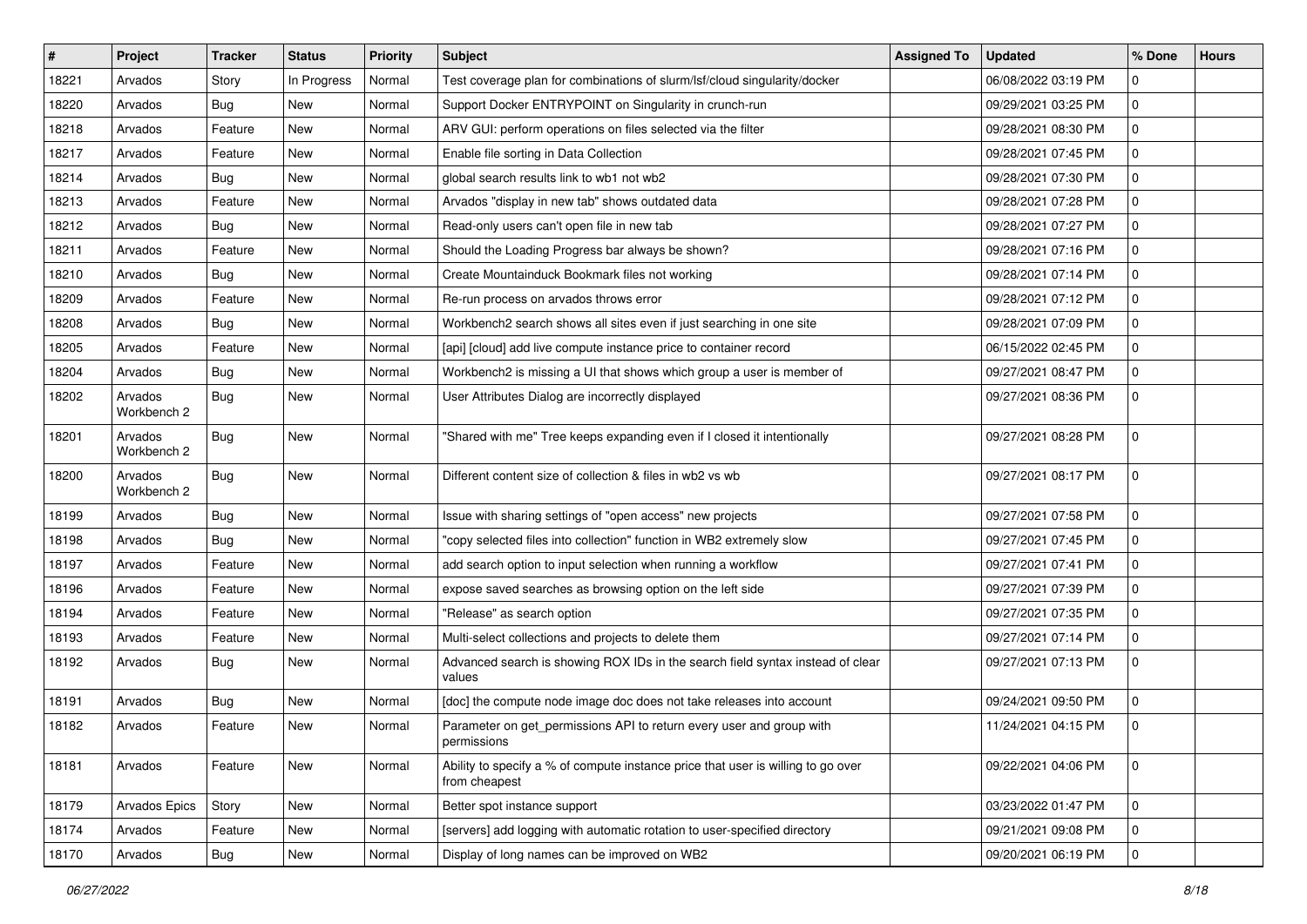| #     | Project       | <b>Tracker</b> | <b>Status</b> | <b>Priority</b> | Subject                                                                                                                   | <b>Assigned To</b> | <b>Updated</b>      | % Done       | <b>Hours</b> |
|-------|---------------|----------------|---------------|-----------------|---------------------------------------------------------------------------------------------------------------------------|--------------------|---------------------|--------------|--------------|
| 18168 | Arvados       | Bug            | New           | Normal          | Workbench2 Trash is not listing all trashed items                                                                         |                    | 09/20/2021 06:14 PM | 0            |              |
| 18167 | Arvados       | Bug            | <b>New</b>    | Normal          | Files in collection are not sorted                                                                                        |                    | 09/20/2021 05:38 PM | 0            |              |
| 18166 | Arvados       | Bug            | <b>New</b>    | Normal          | [Release] Auto-sync the arvados gem dependencies on RailsAPI and<br>Workbench1                                            |                    | 11/10/2021 04:14 PM | 0            |              |
| 18165 | Arvados       | Feature        | <b>New</b>    | Normal          | Whole-collection search in new collection viewer                                                                          |                    | 09/20/2021 02:43 PM | 0            |              |
| 18163 | Arvados       | Feature        | New           | Normal          | [Crunch] add CWL extension to limit the number of concurrently running jobs<br>during a scatter                           |                    | 01/10/2022 03:42 PM | 0            |              |
| 18161 | Arvados       | Bug            | New           | Normal          | [a-d-c] the arvados_dispatchcloud_queue_entries prometheus metric should<br>report actual instance types                  |                    | 09/16/2021 04:41 PM | 0            |              |
| 18150 | Arvados       | Story          | New           | Normal          | Document configuration items for customizing text in Workbench                                                            |                    | 09/15/2021 01:31 PM | 0            |              |
| 18125 | Arvados       | Feature        | New           | Normal          | [deployment][provision][documentation] explain how to use a custom/existing<br>postgresql RDBMS                           | Javier Bértoli     | 09/13/2021 10:12 PM | 0            |              |
| 18124 | Arvados       | Feature        | <b>New</b>    | Normal          | User edit page                                                                                                            |                    | 09/13/2021 10:05 PM | 0            |              |
| 18118 | Arvados       | Bug            | <b>New</b>    | Normal          | investigate separate socket timeouts waiting for connection and HTTP response<br>in Python SDK                            |                    | 09/08/2021 03:22 PM | 0            |              |
| 18117 | Arvados       | Story          | In Progress   | Normal          | Sample tracker                                                                                                            |                    | 09/08/2021 02:02 PM | 0            |              |
| 18114 | Arvados       | Bug            | New           | Normal          | [a-d-c] slow down retries when CreateInstance returns non-quota/non-throttle<br>errors                                    |                    | 09/07/2021 06:11 PM | 0            |              |
| 18101 | Arvados       | Bug            | <b>New</b>    | Normal          | [a-d-c] [AWS] add option to spin up (spot) instances in more/all availability zones<br>in the region                      |                    | 09/03/2021 08:16 PM | 0            |              |
| 18075 | Arvados       | Bug            | <b>New</b>    | Normal          | arvados-dispatch-cloud should respect Containers.MaxComputeVMs                                                            |                    | 08/30/2021 07:33 PM | 0            |              |
| 18071 | Arvados       | Feature        | New           | Normal          | Use postgresql advisory locks to prevent concurrent dispatcher / keep-balance<br>processes                                |                    | 08/26/2021 05:55 PM | 0            |              |
| 18047 | Arvados Epics | Story          | <b>New</b>    | Normal          | Faceted search of metadata                                                                                                |                    | 02/18/2022 10:02 PM | 0            |              |
| 18041 | Arvados       | Task           | New           | Normal          | Review                                                                                                                    | Peter Amstutz      | 06/15/2022 02:35 PM | 0            |              |
| 18019 | Arvados       | Bug            | <b>New</b>    | Normal          | [deployment][arvados-formula] selinux breaks many installation steps                                                      |                    | 08/12/2021 06:31 PM | 0            |              |
| 18016 | Arvados       | Bug            | New           | Normal          | [api] remove unused last_used_at and last_used_by_ip_address columns on<br>api client authorizations table                |                    | 08/12/2021 02:52 PM | 0            |              |
| 18011 | Arvados       | Bug            | <b>New</b>    | Normal          | [packaging][centos7] systemctl daemon-reload should be run by the post-inst<br>script when upgrading packages on centos 7 |                    | 08/13/2021 12:07 AM | 0            |              |
| 18009 | Arvados       | Bug            | New           | Normal          | [controller] always returns an empty "unsigned_manifest_text" field for<br>collections                                    |                    | 08/11/2021 05:15 PM | 0            |              |
| 18008 | Arvados       | Bug            | New           | Normal          | [api] regid not always being recorded in the api server log                                                               |                    | 08/11/2021 05:06 PM | $\mathbf{0}$ |              |
| 18000 | Arvados       | Bug            | New           | Normal          | [deduplicationreport] negative number in the "saved by Keep deduplication"<br>report                                      |                    | 08/10/2021 01:27 PM | $\mathbf{0}$ |              |
| 17993 | Arvados       | Feature        | New           | Normal          | [deduplication-report] supports storage classes                                                                           |                    | 11/23/2021 09:26 PM | $\mathbf{0}$ |              |
| 17991 | Arvados       | Task           | In Progress   | Normal          | Review #17990 arvados-formula:commit:1ad296f, branch<br>17990-add-rvm-to-ubuntu1804                                       | Ward<br>Vandewege  | 08/09/2021 12:14 PM | $\mathbf{0}$ |              |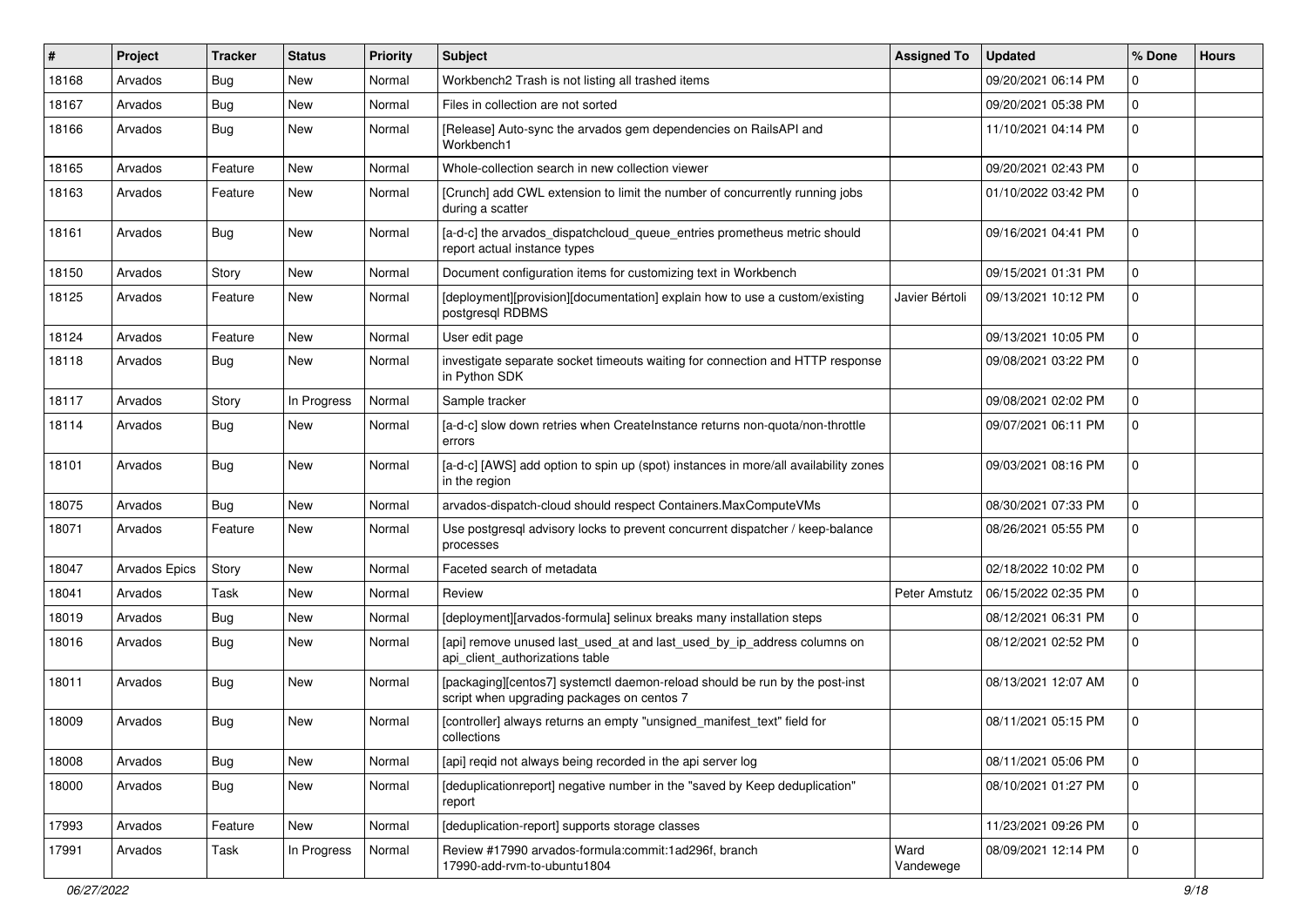| #     | Project              | <b>Tracker</b> | <b>Status</b> | <b>Priority</b> | <b>Subject</b>                                                                                                              | <b>Assigned To</b>  | <b>Updated</b>      | % Done      | <b>Hours</b> |
|-------|----------------------|----------------|---------------|-----------------|-----------------------------------------------------------------------------------------------------------------------------|---------------------|---------------------|-------------|--------------|
| 17988 | Arvados              | Feature        | New           | Normal          | Enforce memory limits using Singularity + cloud                                                                             |                     | 06/22/2022 02:55 PM | $\Omega$    |              |
| 17981 | Arvados              | Feature        | <b>New</b>    | Normal          | Hint to set properties on output collection based on workflow input or output<br>parameter values                           |                     | 08/05/2021 01:51 PM | $\mathbf 0$ |              |
| 17969 | Arvados              | Support        | <b>New</b>    | Normal          | Investigate plugins for redmine templates                                                                                   | Lucas Di<br>Pentima | 08/31/2021 07:29 PM | $\Omega$    |              |
| 17953 | Arvados              | Story          | <b>New</b>    | Normal          | [api] Remove unused "node" object                                                                                           |                     | 11/23/2021 09:28 PM | $\Omega$    |              |
| 17950 | Arvados              | Task           | <b>New</b>    | Normal          | review 17949-add-bullseye                                                                                                   |                     | 07/29/2021 07:26 PM | $\mathbf 0$ |              |
| 17946 | Arvados              | Feature        | New           | Normal          | design: add complex structures to structured vocabulary                                                                     |                     | 11/02/2021 05:12 PM | 0           |              |
| 17945 | Arvados              | Feature        | New           | Normal          | design: Add type checking to the structured vocabulary                                                                      |                     | 11/02/2021 05:13 PM | 0           |              |
| 17942 | Arvados              | <b>Bug</b>     | <b>New</b>    | Normal          | [arv-mount] requests manifest text multiple times when mounting collection                                                  |                     | 08/09/2021 03:41 PM | 0           |              |
| 17941 | Arvados              | <b>Bug</b>     | <b>New</b>    | Normal          | [ws] memory management issues                                                                                               |                     | 08/09/2021 03:40 PM | $\mathbf 0$ |              |
| 17940 | Arvados              | <b>Bug</b>     | <b>New</b>    | Normal          | [controller] memory management issues                                                                                       |                     | 08/09/2021 03:40 PM | $\Omega$    |              |
| 17938 | Arvados              | Bug            | <b>New</b>    | Normal          | [deployment][arvados-formula] shell node centos-7 packages                                                                  | Javier Bértoli      | 07/23/2021 07:08 PM | $\Omega$    |              |
| 17937 | Arvados              | <b>Bug</b>     | <b>New</b>    | Normal          | [workbench] uploader is hardcoded to X-Keep-Desired-Replicas: 2                                                             |                     | 08/13/2021 04:40 AM | 0           |              |
| 17931 | Arvados              | Task           | <b>New</b>    | Normal          | Review                                                                                                                      | Lucas Di<br>Pentima | 08/05/2021 03:27 PM | $\Omega$    |              |
| 17919 | Arvados              | Task           | <b>New</b>    | Normal          | investigate                                                                                                                 | Peter Amstutz       | 06/22/2022 02:56 PM | 0           |              |
| 17918 | Arvados              | <b>Bug</b>     | <b>New</b>    | Normal          | cwltool 'id' changes packing behavior                                                                                       | Peter Amstutz       | 06/22/2022 02:56 PM | $\mathbf 0$ |              |
| 17910 | Arvados              | Task           | New           | Normal          | investigate                                                                                                                 | Peter Amstutz       | 01/19/2022 02:17 PM | $\mathbf 0$ |              |
| 17909 | Arvados              | Task           | New           | Normal          | investigate                                                                                                                 | Peter Amstutz       | 06/22/2022 02:56 PM | 0           |              |
| 17878 | Arvados              | Bug            | <b>New</b>    | Normal          | [container shell] confusing error "channel 3: bad ext data" when forwarding tcp<br>traffic into a container with API: false |                     | 07/08/2021 05:21 PM | $\Omega$    |              |
| 17876 | Arvados              | Task           | <b>New</b>    | Normal          | Review                                                                                                                      | Ward<br>Vandewege   | 06/22/2022 02:56 PM | $\mathbf 0$ |              |
| 17875 | Arvados              | Task           | <b>New</b>    | Normal          | Review                                                                                                                      | Peter Amstutz       | 06/22/2022 02:56 PM | $\Omega$    |              |
| 17859 | Arvados              | Bug            | <b>New</b>    | Normal          | When @AutoSetupNewUsers: true@ new users' username is added as email                                                        |                     | 08/02/2021 12:23 PM | 0           |              |
| 17849 | Arvados Epics        | Story          | <b>New</b>    | Normal          | FUSE driver v2                                                                                                              |                     | 05/09/2022 03:22 PM | $\mathbf 0$ |              |
| 17848 | <b>Arvados Epics</b> | Story          | In Progress   | Normal          | Improve a-c-r usability                                                                                                     |                     | 06/01/2022 02:14 PM | $\mathbf 0$ |              |
| 17846 | Arvados              | Bug            | <b>New</b>    | Normal          | [tutorial] inconsistencies/roadbumps                                                                                        | Ward<br>Vandewege   | 06/22/2022 02:56 PM | 0           |              |
| 17845 | Arvados              | Bug            | New           | Normal          | [tutorial] reuse is not working                                                                                             |                     | 06/22/2022 02:56 PM | $\mathbf 0$ |              |
| 17838 | Arvados              | Feature        | New           | Normal          | Create filter group from advanced search                                                                                    |                     | 08/05/2021 03:27 PM | 0           |              |
| 17827 | Arvados              | Feature        | New           | Normal          | [deployment][provision] rename the *_TAG variables to *_FORMULA_TAG                                                         |                     | 06/21/2021 06:17 PM | 0           |              |
| 17826 | Arvados              | Feature        | New           | Normal          | Mark individual collections with permission to download through keep-web.                                                   |                     | 08/10/2021 05:35 PM | 0           |              |
| 17814 | Arvados              | Feature        | New           | Normal          | Send "invite" or "friend request" to connect with other users                                                               |                     | 08/06/2021 09:51 PM | 0           |              |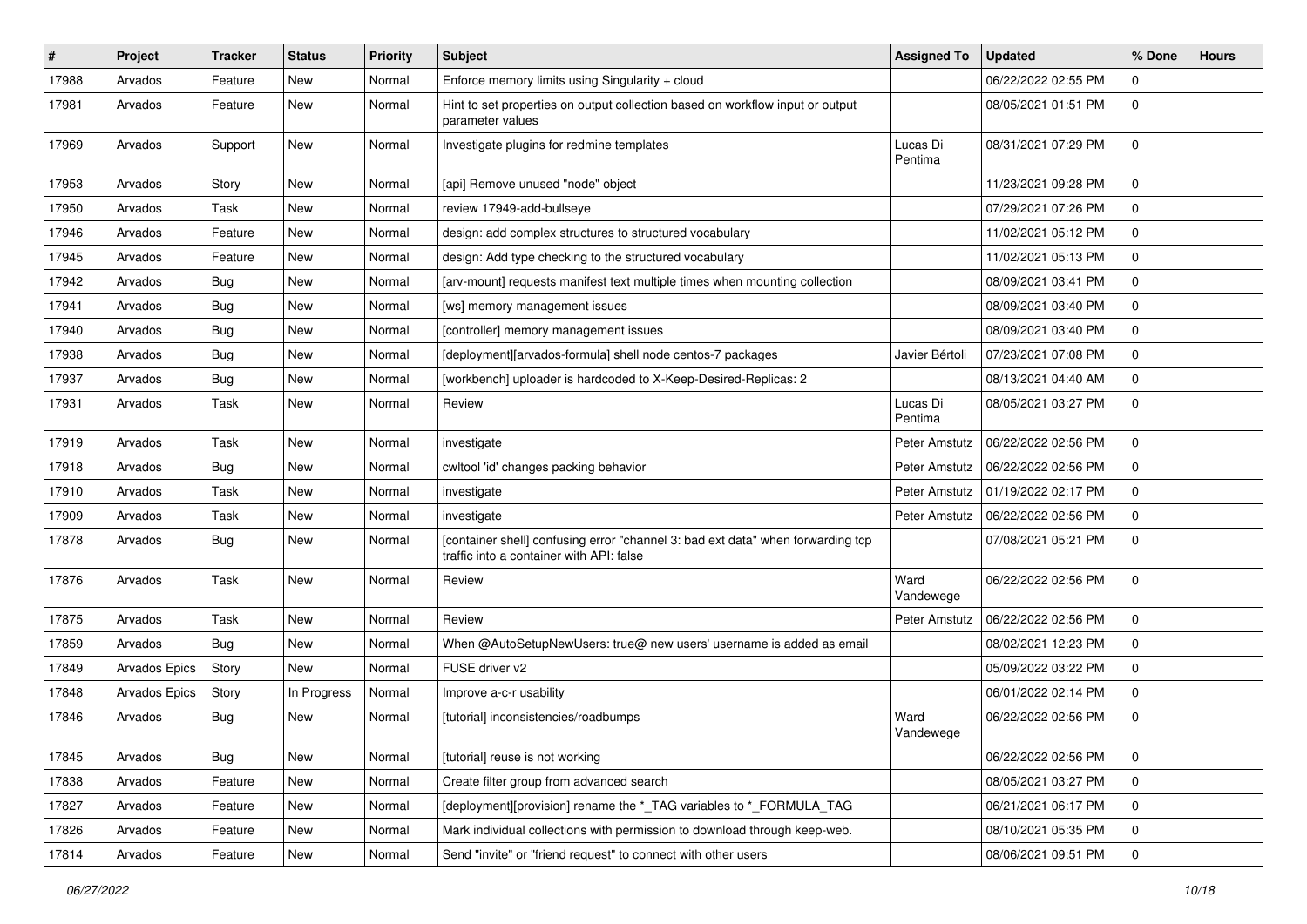| #     | Project       | <b>Tracker</b> | <b>Status</b> | Priority | Subject                                                                                                                                       | <b>Assigned To</b> | <b>Updated</b>      | % Done       | <b>Hours</b> |
|-------|---------------|----------------|---------------|----------|-----------------------------------------------------------------------------------------------------------------------------------------------|--------------------|---------------------|--------------|--------------|
| 17807 | Arvados       | Feature        | New           | Normal   | keep-web supports login flow                                                                                                                  |                    | 06/22/2022 03:32 PM | 0            |              |
| 17805 | Arvados       | Feature        | In Progress   | Normal   | [fuse] access containers and container_requests through by_id directory in sitefs                                                             | Tom Clegg          | 12/08/2021 07:44 PM | $\mathbf 0$  |              |
| 17786 | Arvados       | Bug            | New           | Normal   | [deployment][webshell][shellinabox] centos 7's shellinabox is not pam-enabled                                                                 |                    | 07/09/2021 07:29 PM | $\mathbf 0$  |              |
| 17780 | Arvados       | Bug            | New           | Normal   | [a-d-c] when toggling UsePreemptibleInstances, existing containers that are<br>runnable generate lots of errors                               |                    | 07/06/2021 09:07 PM | $\Omega$     |              |
| 17775 | Arvados       | Bug            | New           | Normal   | [a-d-c] the user should be able to see when preemptible nodes get shut down<br>and the running container requeued                             |                    | 12/14/2021 09:01 PM | $\Omega$     |              |
| 17773 | Arvados       | Feature        | New           | Normal   | support token OIDC token introspection                                                                                                        |                    | 06/08/2021 05:21 PM | $\mathbf 0$  |              |
| 17772 | Arvados       | Feature        | New           | Normal   | use subject identifier (username etc) in "identity_url" instead of "email" for login                                                          |                    | 01/31/2022 04:22 PM | $\Omega$     |              |
| 17771 | Arvados       | Bug            | New           | Normal   | [a-d-c] when a cluster supports preemptible nodes, there should be a knob to<br>allow the user to choose the use of preemptible nodes, or not |                    | 07/06/2021 09:08 PM | $\Omega$     |              |
| 17768 | Arvados       | Feature        | New           | Normal   | Special file/path in collection that indicates a folder shouldn't be expanded by<br>default                                                   |                    | 06/07/2021 02:45 PM | $\Omega$     |              |
| 17764 | Arvados       | Bug            | <b>New</b>    | Normal   | [arv-put] progress update does not refresh frequently enough                                                                                  |                    | 07/06/2021 09:08 PM | $\mathbf 0$  |              |
| 17759 | Arvados       | Bug            | New           | Normal   | [Keep] azure blob driver 404 errors are weird                                                                                                 |                    | 07/06/2021 09:08 PM | 0            |              |
| 17751 | Arvados       | Feature        | New           | Normal   | [arvados-dispatch-cloud] expose rate-limiting condition in metrics                                                                            | Nico César         | 06/02/2021 08:02 PM | $\mathbf 0$  |              |
| 17746 | Arvados       | Bug            | New           | Normal   | Long lines in the WB2 logs are wrapped messing up the viewport                                                                                |                    | 06/01/2021 09:50 PM | $\Omega$     |              |
| 17745 | Arvados       | Bug            | New           | Normal   | [config] arvados-server config-dump with ec2 driver has confusing output                                                                      |                    | 07/06/2021 09:08 PM | $\Omega$     |              |
| 17741 | Arvados       | Bug            | New           | Normal   | Golang SDK CollectionFileSystem uses time.Now() as default Last-Modified for<br>all collections identified by portable data hash              |                    | 06/04/2021 03:30 PM | $\Omega$     |              |
| 17718 | Arvados       | Story          | <b>New</b>    | Normal   | Standalone JWT token support for OIDC                                                                                                         |                    | 06/08/2021 05:21 PM | 0            |              |
| 17701 | Arvados Epics | Story          | New           | Normal   | WB2 usable on small screens / mobile                                                                                                          |                    | 02/18/2022 10:01 PM | 0            |              |
| 17699 | Arvados       | Story          | In Progress   | Normal   | Design new keepstore internal architecture that supports efficient streaming &<br>range requests                                              | Tom Clegg          | 09/28/2021 07:41 PM | $\Omega$     |              |
| 17695 | Arvados       | Feature        | In Progress   | Normal   | [costanalyzer] make an accurate report for spot instances on AWS                                                                              |                    | 09/22/2021 08:47 PM | $\Omega$     |              |
| 17694 | Arvados       | Feature        | New           | Normal   | [Keep][keep-web] improve observability of buffer cache                                                                                        |                    | 05/18/2021 08:32 PM | $\Omega$     |              |
| 17693 | Arvados       | Feature        | New           | Normal   | [keep-web] Improve cache efficiency for a mix of fast and slow clients                                                                        |                    | 05/18/2021 08:20 PM | $\mathbf 0$  |              |
| 17684 | Arvados       | Feature        | New           | Normal   | [deployment][arvados-formula] add sudo examples to use arvados as a pam<br>source for shell nodes                                             |                    | 07/06/2021 09:11 PM | $\Omega$     |              |
| 17681 | Arvados       | Bug            | New           | Normal   | [controller] seems to have a really long timeout for its db connection                                                                        |                    | 06/08/2021 05:52 PM | $\Omega$     |              |
| 17674 | Arvados       | <b>Bug</b>     | New           | Normal   | add profiling infrastructure to Rails API server                                                                                              |                    | 06/08/2021 05:53 PM | l 0          |              |
| 17669 | Arvados       | Task           | In Progress   | Normal   | Review                                                                                                                                        | Tom Clegg          | 12/07/2021 12:47 AM | $\mathbf{0}$ |              |
| 17660 | Arvados       | Task           | In Progress   | Normal   | Review 17209-http-forward                                                                                                                     | Ward<br>Vandewege  | 05/11/2021 07:10 PM | $\mathbf 0$  |              |
| 17628 | Arvados       | Task           | In Progress   | Normal   | 15. push arvbox-demo image                                                                                                                    |                    | 06/09/2021 03:47 PM | $\mathbf 0$  |              |
| 17613 | Arvados       | Feature        | New           | Normal   | "created by uuid" field                                                                                                                       |                    | 05/05/2021 03:49 PM | $\mathbf 0$  |              |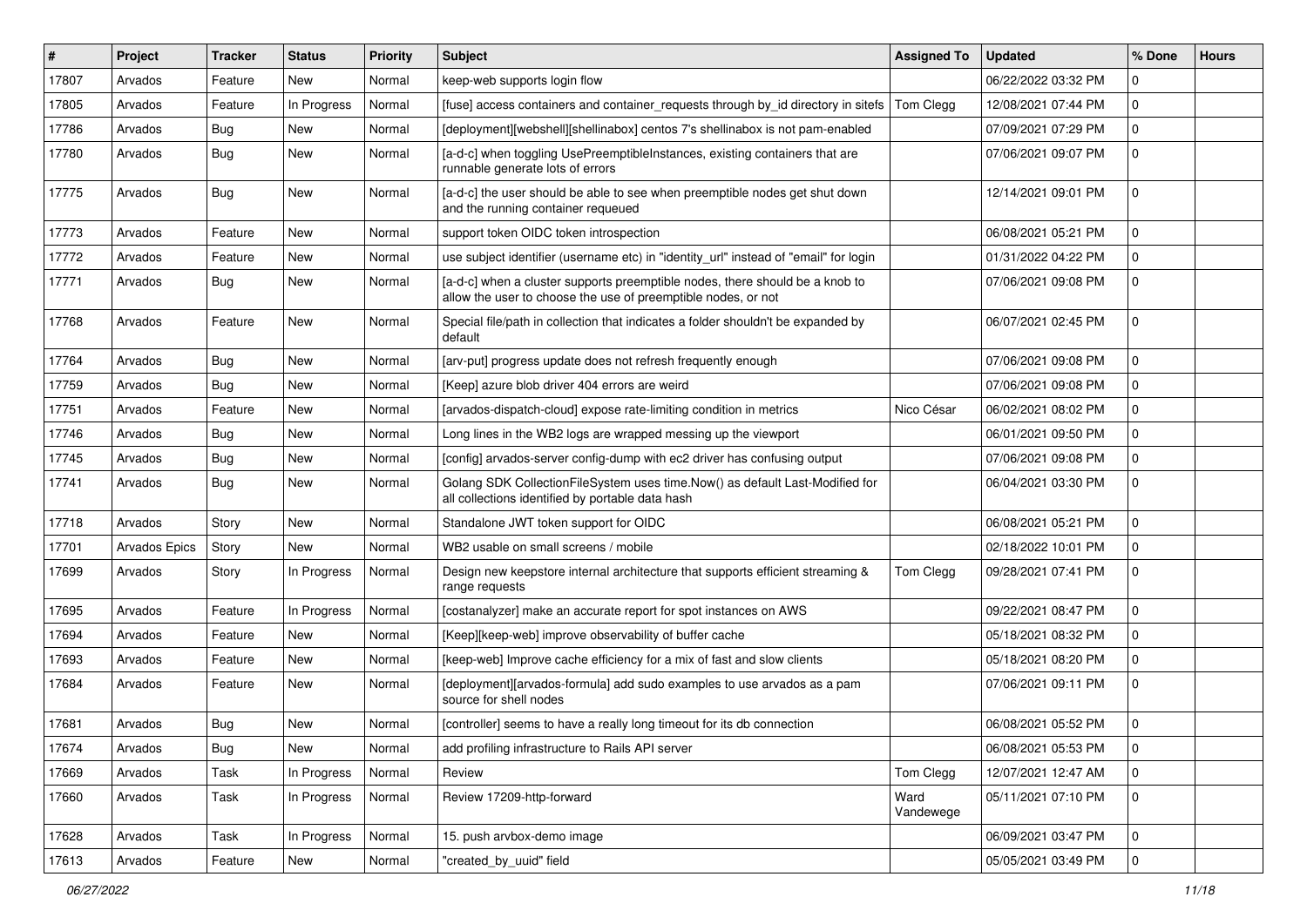| #     | Project                | <b>Tracker</b> | <b>Status</b> | <b>Priority</b> | <b>Subject</b>                                                                                                           | <b>Assigned To</b> | <b>Updated</b>      | % Done       | <b>Hours</b> |
|-------|------------------------|----------------|---------------|-----------------|--------------------------------------------------------------------------------------------------------------------------|--------------------|---------------------|--------------|--------------|
| 17597 | Arvados                | Bug            | New           | Normal          | [keep-web] Improve error response when AnonymousUserToken not configured<br>and no token provided by client              |                    | 04/28/2021 06:24 PM | $\Omega$     |              |
| 17586 | Arvados                | Feature        | New           | Normal          | Merge collections                                                                                                        |                    | 04/26/2021 02:32 PM | 0            |              |
| 17584 | Arvados                | <b>Bug</b>     | New           | Normal          | Permission dialog should indicate that permissions are inherited                                                         |                    | 04/26/2021 02:11 PM | 0            |              |
| 17581 | Arvados                | Feature        | New           | Normal          | Improvement: hierarchy in workflow selection in WB2                                                                      |                    | 04/23/2021 01:56 PM | 0            |              |
| 17580 | Arvados                | Bug            | New           | Normal          | multi-select for inputs in workflow doesn't work anymore                                                                 |                    | 04/23/2021 01:55 PM | 0            |              |
| 17578 | Arvados                | <b>Bug</b>     | <b>New</b>    | Normal          | Global search results presentation in WB2                                                                                |                    | 04/23/2021 01:51 PM | 0            |              |
| 17577 | Arvados                | <b>Bug</b>     | New           | Normal          | Current description not shown under Edit Project                                                                         |                    | 04/22/2021 06:55 AM | $\Omega$     |              |
| 17576 | Arvados                | Bug            | New           | Normal          | Copy collection link includes style                                                                                      |                    | 04/22/2021 06:54 AM | 0            |              |
| 17575 | Arvados                | <b>Bug</b>     | <b>New</b>    | Normal          | "Shared with me" Tree keeps expanding even if I closed it intentionally                                                  |                    | 04/22/2021 06:51 AM | 0            |              |
| 17561 | Arvados                | <b>Bug</b>     | New           | Normal          | [arvados-dispatch-cloud] inst.SetTags() and inst.Destroy() should respect<br>rate-limiting responses from cloud provider |                    | 06/02/2021 08:02 PM | 0            |              |
| 17557 | Arvados                | Task           | New           | Normal          | Review                                                                                                                   |                    | 07/07/2021 06:59 PM | 0            |              |
| 17556 | Arvados                | Task           | In Progress   | Normal          | Review 16997-sort-config-for-diff                                                                                        | Tom Clegg          | 04/28/2021 03:32 PM | 0            |              |
| 17555 | Arvados                | Task           | In Progress   | Normal          | Review<br>16971-Issues-with-Project-and-Collection-name-description-not-being-saved-sh<br>own                            | Daniel Kutyła      | 06/24/2021 08:21 PM | 0            |              |
| 17554 | Arvados                | Task           | <b>New</b>    | Normal          | Review                                                                                                                   |                    | 07/07/2021 06:59 PM | 0            |              |
| 17536 | Arvados                | Task           | <b>New</b>    | Normal          | Review                                                                                                                   | Peter Amstutz      | 04/28/2021 03:55 PM | 0            |              |
| 17520 | Arvados                | Feature        | New           | Normal          | Option to delete a container and all associated child containers, logs and<br>outputs.                                   |                    | 04/07/2021 03:17 PM | 0            |              |
| 17519 | Arvados<br>Workbench 2 | Task           | <b>New</b>    | Normal          | Update workbench1's link from the "Current token" dialog to take the user<br>directly to wb2's "Get API token" dialog.   |                    | 07/06/2021 09:08 PM | 0            |              |
| 17518 | Arvados<br>Workbench 2 | Feature        | <b>New</b>    | Normal          | Workbench2 lets users auto-login and access dialogs through direct links                                                 |                    | 07/06/2021 09:08 PM | $\Omega$     |              |
| 17510 | Arvados                | Feature        | <b>New</b>    | Normal          | Create filter group based on an advanced search query in the UI                                                          |                    | 09/10/2021 01:33 PM | 0            |              |
| 17502 | Arvados                | Task           | In Progress   | Normal          | need help finding docker contain to run correct java version for PharmCAT                                                | Ward<br>Vandewege  | 04/02/2021 01:51 PM | $\Omega$     |              |
| 17494 | Arvados                | Bug            | New           | Normal          | Still updating users from login cluster when nothing changed                                                             |                    | 03/22/2021 04:00 PM | 0            |              |
| 17490 | Arvados                | Feature        | New           | Normal          | [workbench2] make filter groups creatable/editable                                                                       |                    | 07/06/2021 09:08 PM | 0            |              |
| 17483 | Arvados                | Task           | New           | Normal          | Review                                                                                                                   |                    | 04/14/2021 07:47 PM | 0            |              |
| 17478 | Arvados                | Story          | New           | Normal          | Port Rails controller and integration tests for Groups to controller                                                     |                    | 06/08/2021 05:55 PM | 0            |              |
| 17477 | Arvados                | Task           | New           | Normal          | document arv-bash                                                                                                        |                    | 03/17/2021 02:47 PM | $\mathbf 0$  |              |
| 17472 | Arvados                | Story          | In Progress   | Normal          | Architecture for displaying container metrics in workbench                                                               | Tom Clegg          | 12/16/2021 04:29 PM | $\mathbf{0}$ |              |
| 17468 | Arvados                | Feature        | New           | Normal          | [controller] Skip repetitive OIDC UserInfo calls if access token validates as an ID<br>token                             |                    | 07/06/2021 09:11 PM | 0            |              |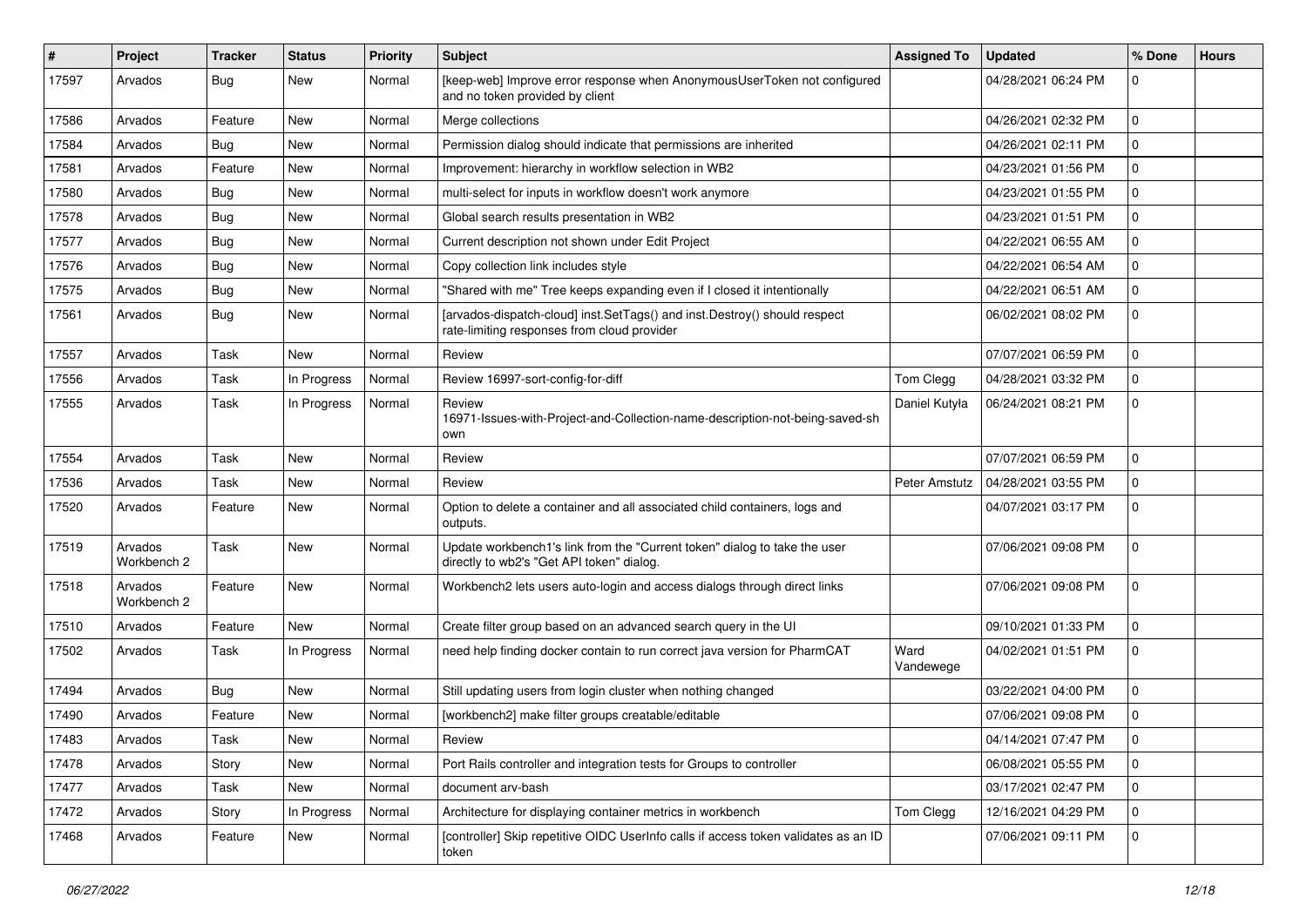| #     | <b>Project</b>         | <b>Tracker</b> | <b>Status</b> | Priority | <b>Subject</b>                                                                                                                      | <b>Assigned To</b>  | <b>Updated</b>      | % Done       | <b>Hours</b> |
|-------|------------------------|----------------|---------------|----------|-------------------------------------------------------------------------------------------------------------------------------------|---------------------|---------------------|--------------|--------------|
| 17461 | Arvados                | Feature        | New           | Normal   | Flag to make turn file format mismatches from an error to a warning                                                                 | Jiayong Li          | 04/14/2021 07:47 PM | 0            |              |
| 17459 | Arvados                | Task           | <b>New</b>    | Normal   | Review                                                                                                                              | Peter Amstutz       | 02/23/2022 03:13 PM | 0            |              |
| 17456 | Arvados                | Task           | New           | Normal   | Review                                                                                                                              | Peter Amstutz       | 05/04/2022 03:19 PM | $\mathbf{0}$ |              |
| 17434 | Arvados                | Bug            | <b>New</b>    | High     | project not shown in hierarchy on the left of wb2                                                                                   |                     | 03/15/2021 02:35 PM | 0            |              |
| 17433 | Arvados                | Bug            | <b>New</b>    | Normal   | Long picklists hide typing field in WB2                                                                                             |                     | 03/01/2021 09:06 PM | 0            |              |
| 17428 | Arvados                | Bug            | New           | Normal   | [deployment] arvados-api-server fails to re-install/upgrade if the postgresql-client<br>and the server versions differ              |                     | 07/06/2021 09:08 PM | 0            |              |
| 17424 | Arvados                | Bug            | <b>New</b>    | Normal   | [API] group contents endpoint edge cases with filter on uuid                                                                        |                     | 03/08/2021 08:48 PM | 0            |              |
| 17420 | Arvados                | Support        | <b>New</b>    | Normal   | Review Lon's cwltool PR                                                                                                             | Peter Amstutz       | 09/15/2021 03:16 PM | 0            |              |
| 17416 | Arvados<br>Workbench 2 | Bug            | New           | Normal   | Make sure dev packages don't get included when making the production build                                                          |                     | 02/19/2021 07:45 PM | 0            |              |
| 17413 | Arvados                | Bug            | <b>New</b>    | Normal   | [arv-mount] Exit (instead of undefined behavior) after unhandled exception                                                          |                     | 07/06/2021 09:08 PM | 0            |              |
| 17412 | Arvados                | Task           | <b>New</b>    | Normal   | Review                                                                                                                              | Peter Amstutz       | 05/26/2021 04:42 PM | 0            |              |
| 17410 | Arvados                | Task           | New           | Normal   | Review                                                                                                                              | Peter Amstutz       | 03/03/2021 06:51 PM | 0            |              |
| 17403 | Arvados                | Task           | In Progress   | Normal   | Review 17337-files-not-visible-in-arvados                                                                                           | Daniel Kutyła       | 03/31/2021 03:23 PM | 0            |              |
| 17401 | Arvados                | Feature        | New           | Normal   | VS code plugin for Arvados                                                                                                          |                     | 02/18/2021 04:27 PM | 0            |              |
| 17400 | Arvados<br>Workbench 2 | Bug            | New           | Normal   | Directly shared collections are displayed as "read-only"                                                                            |                     | 02/17/2021 10:37 PM | 0            |              |
| 17396 | Arvados                | Bug            | New           | High     | Favorites copy dialog further issues                                                                                                |                     | 02/16/2021 10:31 PM | $\mathbf{0}$ |              |
| 17381 | Arvados                | Bug            | New           | Normal   | [playground] [wb2] add a redirect                                                                                                   |                     | 02/12/2021 04:34 PM | 0            |              |
| 17368 | Arvados                | Task           | Feedback      | Normal   | 10. Deploy RC to su92l                                                                                                              | Peter Amstutz       | 03/03/2021 06:03 PM | 0            |              |
| 17358 | Arvados                | Bug            | New           | Normal   | [wb2] mis-placed label?                                                                                                             |                     | 07/06/2021 09:08 PM | 0            |              |
| 17357 | Arvados                | Bug            | <b>New</b>    | Normal   | [wb2] ssh keys for admin user list all of them (in the user tab)                                                                    |                     | 07/06/2021 09:08 PM | 0            |              |
| 17354 | Arvados                | Feature        | New           | Normal   | Be able to inject additional documentation text into WebDAV/s3 info dialog                                                          |                     | 02/09/2021 03:51 PM | $\mathbf{0}$ |              |
| 17348 | Arvados                | Story          | New           | Normal   | Example workflow template which streams data from S3 in first step, does some<br>computation steps, and uploads results back to S3. |                     | 02/05/2021 06:02 PM | 0            |              |
| 17347 | Arvados                | Bug            | New           | Normal   | crunch-run --list fatal error out of memory                                                                                         |                     | 02/05/2021 05:22 PM | 0            |              |
| 17345 | Arvados                | Bug            | New           | Normal   | [boot] handle dependency upgrades better in "arvados-package build"                                                                 |                     | 07/06/2021 09:12 PM | 0            |              |
| 17344 | Arvados                | Story          | New           | Normal   | [boot] Make arvados-server-easy package suitable for demo use case                                                                  | Tom Clegg           | 07/06/2021 09:12 PM | 0            |              |
| 17327 | Arvados                | Feature        | New           | Normal   | Go codegen for reading/writing CWL                                                                                                  | Nico César          | 03/03/2021 06:51 PM | 0            |              |
| 17326 | Arvados                | Task           | New           | Normal   | Review                                                                                                                              | Lucas Di<br>Pentima | 03/17/2021 03:55 PM | 0            |              |
| 17320 | Arvados                | Support        | New           | Normal   | Explain what additonal configuration is needed for provision.sh to go to<br>production                                              | Peter Amstutz       | 05/26/2021 04:42 PM | $\mathbf{0}$ |              |
| 17314 | Arvados                | <b>Bug</b>     | New           | Normal   | [API] [controller] [Workbench] 404 on foreign user UUID in admin interface                                                          |                     | 07/06/2021 09:08 PM | 0            |              |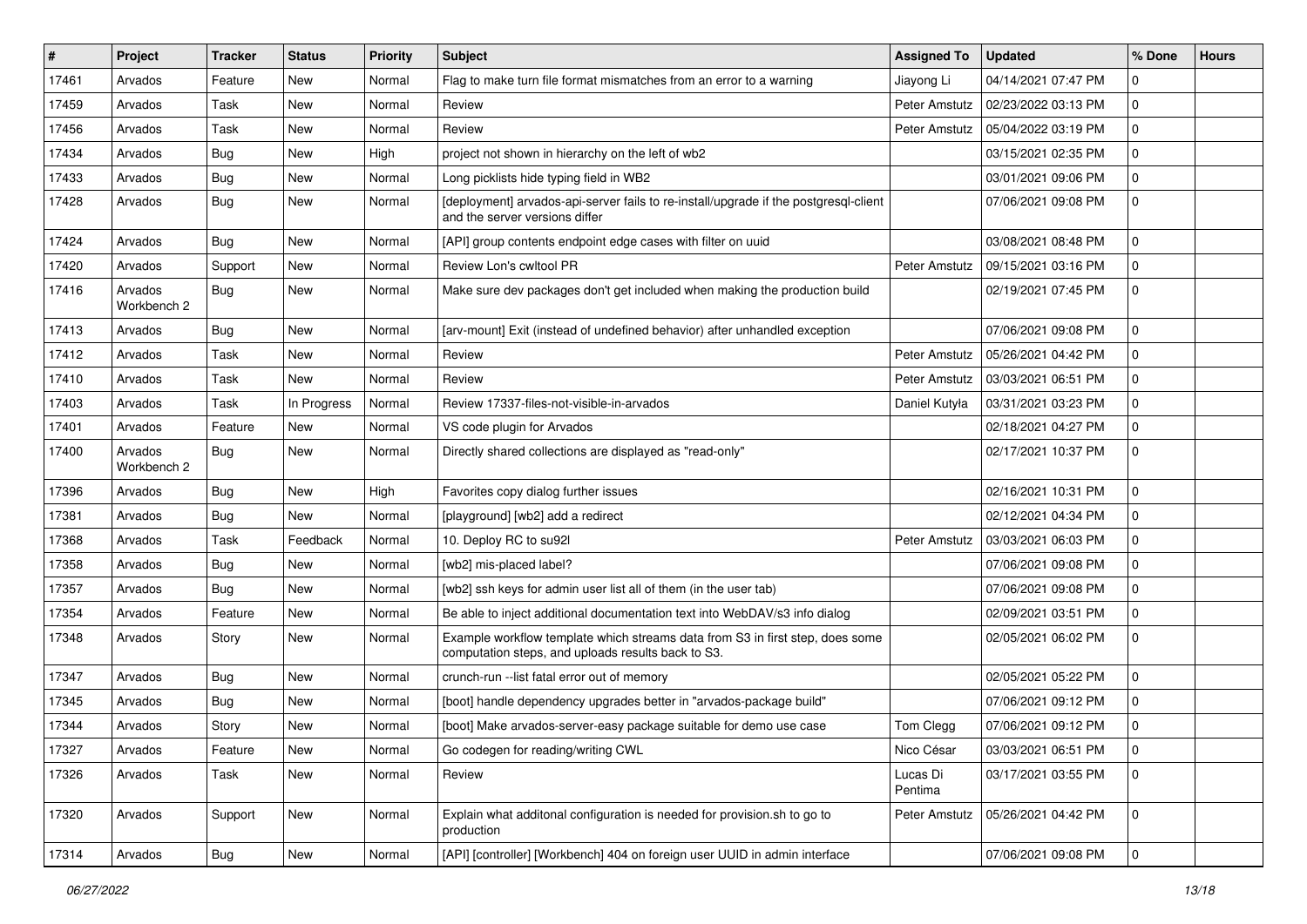| #     | Project                | <b>Tracker</b> | <b>Status</b> | <b>Priority</b> | <b>Subject</b>                                                              | <b>Assigned To</b> | <b>Updated</b>      | % Done       | <b>Hours</b> |
|-------|------------------------|----------------|---------------|-----------------|-----------------------------------------------------------------------------|--------------------|---------------------|--------------|--------------|
| 17313 | Arvados                | Feature        | New           | Normal          | [Documentation] improve federation documentation                            | Ward<br>Vandewege  | 03/17/2021 03:55 PM | 0            |              |
| 17310 | Arvados                | Feature        | New           | Normal          | SAML support                                                                |                    | 02/01/2021 06:49 PM | $\mathbf{0}$ |              |
| 17309 | Arvados                | Feature        | New           | Normal          | Keep "Shared with me" collapsed unless opened manually                      |                    | 02/01/2021 04:58 PM | 0            |              |
| 17304 | Arvados                | Feature        | <b>New</b>    | Normal          | Allow setting properties on processes                                       |                    | 01/29/2021 04:59 PM | 0            |              |
| 17303 | Arvados                | Feature        | New           | Normal          | List properties and allow filtering by them in the project listings         |                    | 01/29/2021 04:57 PM | 0            |              |
| 17300 | Arvados                | <b>Bug</b>     | <b>New</b>    | High            | array of array of File causes 'NoneType' object has no attribute 'resolved' |                    | 01/29/2021 02:19 PM | 0            |              |
| 17292 | Arvados                | Feature        | New           | Normal          | Merging collections feature                                                 |                    | 01/25/2021 05:00 PM | $\mathbf{0}$ |              |
| 17291 | Arvados                | <b>Bug</b>     | New           | Normal          | Copy selected to collection issue                                           |                    | 01/25/2021 04:59 PM | 0            |              |
| 17287 | Arvados                | Story          | In Progress   | Normal          | Ruby 2.5 will be EOLed soon, make sure to be ready for 2.6                  |                    | 08/30/2021 06:12 PM | 0            |              |
| 17283 | Arvados                | Task           | New           | Normal          | Review                                                                      | Ward<br>Vandewege  | 03/04/2021 08:13 PM | 0            |              |
| 17277 | Arvados                | Task           | New           | Normal          | Make sure machine is configured to respond for that virtual host            | Ward<br>Vandewege  | 02/24/2021 07:45 PM | 0            |              |
| 17275 | Arvados                | Bug            | <b>New</b>    | Normal          | Move Go Arvados RPC module into Go SDK & migrate to new API                 |                    | 01/20/2021 04:36 PM | 0            |              |
| 17274 | Arvados                | Story          | New           | Normal          | Add "viewer.commonwl.org" DNS alias                                         | Peter Amstutz      | 02/24/2021 07:45 PM | 0            |              |
| 17272 | Arvados                | Story          | New           | Normal          | Doc site feedback                                                           |                    | 01/20/2021 04:44 PM | 0            |              |
| 17261 | Arvados                | Feature        | <b>New</b>    | Normal          | Determine ownership of objects within wb2                                   |                    | 01/19/2021 06:29 PM | 0            |              |
| 17251 | Arvados                | Feature        | New           | Normal          | Investigate mypyc for arvados-cwl-runner                                    |                    | 01/08/2021 03:56 PM | 0            |              |
| 17244 | Arvados                | <b>Bug</b>     | New           | Normal          | Make sure cgroupsV2 works with Arvados                                      |                    | 01/19/2021 06:43 PM | 0            |              |
| 17232 | Arvados                | Support        | New           | Normal          | add example of readRDS() to arvadosR help                                   |                    | 11/09/2021 07:58 PM | 0            |              |
| 17214 | Arvados                | Story          | New           | Normal          | Investigate using tracing                                                   |                    | 01/19/2021 06:30 PM | 0            |              |
| 17209 | Arvados                | Feature        | In Progress   | Normal          | Controller forwards web requests to crunch worker nodes                     | Tom Clegg          | 05/11/2021 07:10 PM | 0            |              |
| 17207 | Arvados Epics          | Story          | New           | Normal          | External access to web services running in containers                       |                    | 05/09/2022 03:20 PM | $\mathbf 0$  |              |
| 17206 | Arvados                | Feature        | New           | Normal          | crunch-run reverse proxies HTTP requests to container                       |                    | 01/19/2021 07:00 PM | 0            |              |
| 17195 | Arvados<br>Workbench 2 | Bug            | New           | Normal          | workbench2/static/js/main.ad432f16.js has c97qk.arvadosapi.com hardcoded    |                    | 12/05/2020 07:41 PM | 0            |              |
| 17194 | Arvados                | Feature        | <b>New</b>    | Normal          | support Amazon Linux                                                        |                    | 12/04/2020 07:54 PM | 0            |              |
| 17186 | Arvados                | Bug            | New           | Normal          | [dispatch] broken node logs should also be copied to a-d-c logs             |                    | 12/02/2020 05:49 PM | 0            |              |
| 17185 | Arvados                | Feature        | New           | Normal          | [adc] add broken node metrics                                               | Tom Clegg          | 04/28/2021 01:37 PM | 0            |              |
| 17181 | Arvados                | Task           | New           | Normal          | Talk to Michael                                                             |                    | 12/15/2020 06:20 PM | 0            |              |
| 17178 | Arvados                | Feature        | New           | Normal          | Render live graphs of container crunchstat in wb2                           |                    | 01/18/2022 09:46 PM | $\mathbf 0$  |              |
| 17174 | Arvados                | Feature        | New           | Normal          | Menu item ordering                                                          |                    | 12/01/2020 09:29 PM | $\mathbf 0$  |              |
| 17172 | Arvados                | Feature        | New           | Normal          | Stale-while-revalidate caching strategy for requests                        |                    | 12/01/2020 07:04 PM | $\mathbf 0$  |              |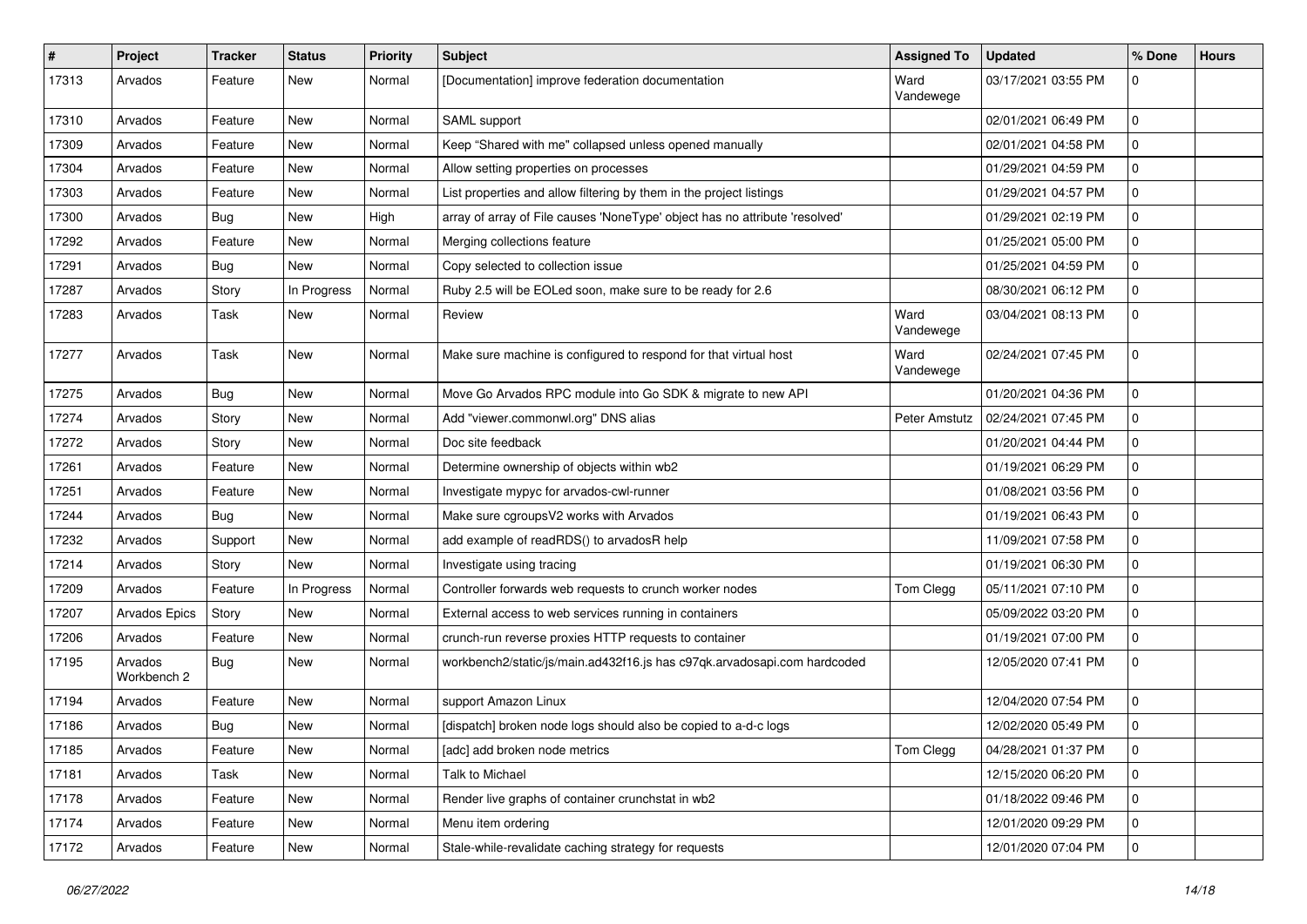| $\vert$ # | Project              | <b>Tracker</b> | <b>Status</b> | <b>Priority</b> | Subject                                                                                                          | <b>Assigned To</b>  | <b>Updated</b>      | % Done      | <b>Hours</b> |
|-----------|----------------------|----------------|---------------|-----------------|------------------------------------------------------------------------------------------------------------------|---------------------|---------------------|-------------|--------------|
| 17168     | Arvados              | Bug            | In Progress   | Normal          | Add some basic documentation about wb2 to user guide                                                             | Sarah Zaranek       | 11/30/2020 09:28 PM | 0           |              |
| 17166     | Arvados              | Support        | Feedback      | Normal          | Set up CWL project jenkins server                                                                                |                     | 12/15/2020 06:20 PM | 0           |              |
| 17160     | Arvados              | Bug            | <b>New</b>    | Normal          | [packaging] upgrade run_upload_packages.py to use twine for upload to PyPI                                       |                     | 11/23/2020 04:28 PM | 0           |              |
| 17159     | Arvados              | Bug            | <b>New</b>    | Normal          | [build] make build-packages-python-ruby run on a Jenkins satellite                                               |                     | 11/23/2020 04:25 PM | 0           |              |
| 17158     | Arvados              | Bug            | <b>New</b>    | Normal          | Cannot execute a registered CommandLineTool, only Workflow                                                       |                     | 11/23/2020 04:20 PM | 0           |              |
| 17157     | Arvados              | Bug            | New           | Normal          | Workbench should have all collection updates result in new versions                                              |                     | 11/23/2020 04:22 PM | 0           |              |
| 17153     | Arvados              | Bug            | New           | Normal          | Displays "Your project is empty." instead of "Nothing matched the search" when<br>a search doesn't find anything |                     | 11/19/2020 08:16 PM | 0           |              |
| 17149     | Arvados              | Feature        | New           | Normal          | Checkpoint / snapshot to support migrating tasks when more memory is needed                                      |                     | 11/19/2020 10:42 AM | 0           |              |
| 17148     | Arvados              | Feature        | <b>New</b>    | Normal          | add logging middleware to lib/cmd                                                                                |                     | 06/07/2021 02:42 PM | 0           |              |
| 17116     | Arvados              | Story          | New           | Normal          | Consider excluding api_client_authorization from audit logs by default.                                          |                     | 11/16/2020 04:23 PM | 0           |              |
| 17112     | Arvados              | Feature        | New           | Normal          | Store unsigned collection manifests in keep                                                                      |                     | 11/13/2020 10:40 PM | 0           |              |
| 17110     | Arvados              | Feature        | <b>New</b>    | Normal          | Container reuse on sub-workflows and chunks of scatter inputs                                                    |                     | 11/13/2020 03:54 PM | 0           |              |
| 17104     | Arvados              | Feature        | New           | Normal          | Feature to toggle "detailed rows" in project view                                                                |                     | 11/30/2020 05:42 PM | 0           |              |
| 17100     | Arvados              | Feature        | New           | Normal          | Audit logs should include current/logged in user                                                                 |                     | 11/09/2020 04:37 PM | 0           |              |
| 17089     | Arvados              | Task           | New           | Normal          | Review                                                                                                           | Lucas Di<br>Pentima | 02/02/2021 06:32 PM | 0           |              |
| 17074     | Arvados              | Bug            | <b>New</b>    | Normal          | Use count=none & keyset paging                                                                                   |                     | 11/03/2020 09:15 PM | 0           |              |
| 17073     | Arvados              | Bug            | New           | Normal          | Permission links originating from users should only update that user                                             | Peter Amstutz       | 02/02/2021 06:32 PM | 0           |              |
| 17070     | Arvados              | Feature        | New           | Normal          | [packaging][centos] build packages for centos8                                                                   |                     | 07/06/2021 09:12 PM | 0           |              |
| 17054     | Arvados              | Feature        | In Progress   | Normal          | Custom naming for scatter steps                                                                                  |                     | 05/04/2022 03:19 PM | 0           |              |
| 17052     | Arvados              | Bug            | In Progress   | Normal          | arvados-server replaces run_test_services.py                                                                     |                     | 10/28/2020 04:37 PM | 0           |              |
| 17050     | <b>Arvados Epics</b> | Story          | In Progress   | Normal          | arvados.org 2.0                                                                                                  |                     | 04/07/2022 06:45 PM | 0           |              |
| 17041     | Arvados              | Bug            | New           | Normal          | Upload doesn't work on arvbox-demo                                                                               |                     | 10/22/2020 08:05 PM | 0           |              |
| 17038     | Arvados              | Feature        | New           | Normal          | [controller] Option to request additional scopes, and verify additional claims,<br>during OpenID Connect auth    |                     | 05/19/2021 09:04 PM | 0           |              |
| 17037     | Arvados              | Feature        | <b>New</b>    | Normal          | [controller] Improve use of given_name/family_name fields for generic OpenID<br>Connect providers                |                     | 10/21/2020 05:33 PM | 0           |              |
| 17005     | Arvados              | Bug            | New           | Normal          | CWL v1.2 Conformance test 83 failed twice on the new Arvados Playground                                          |                     | 10/14/2020 04:19 PM | 0           |              |
| 17002     | Arvados Epics        | Story          | In Progress   | Normal          | Arvados Overview Video (Big Picture Video)                                                                       |                     | 06/01/2022 02:20 PM | 0           |              |
| 17001     | Arvados Epics        | Story          | New           | Normal          | WGS Demo Works in WB2 and Is Updated to Reflect WB2 Features                                                     |                     | 06/01/2022 02:34 PM | 0           |              |
| 16975     | Arvados              | Feature        | New           | Normal          | Direct navigation to federated objects                                                                           |                     | 11/03/2020 08:50 PM | $\mathbf 0$ |              |
| 16973     | Arvados              | Bug            | New           | Normal          | No "disable re-use" option when running a newly registered workflow                                              |                     | 10/07/2020 06:46 PM | 0           |              |
| 16972     | Arvados              | Bug            | New           | Normal          | Container request page doesn't refresh                                                                           |                     | 10/07/2020 06:33 PM | 0           |              |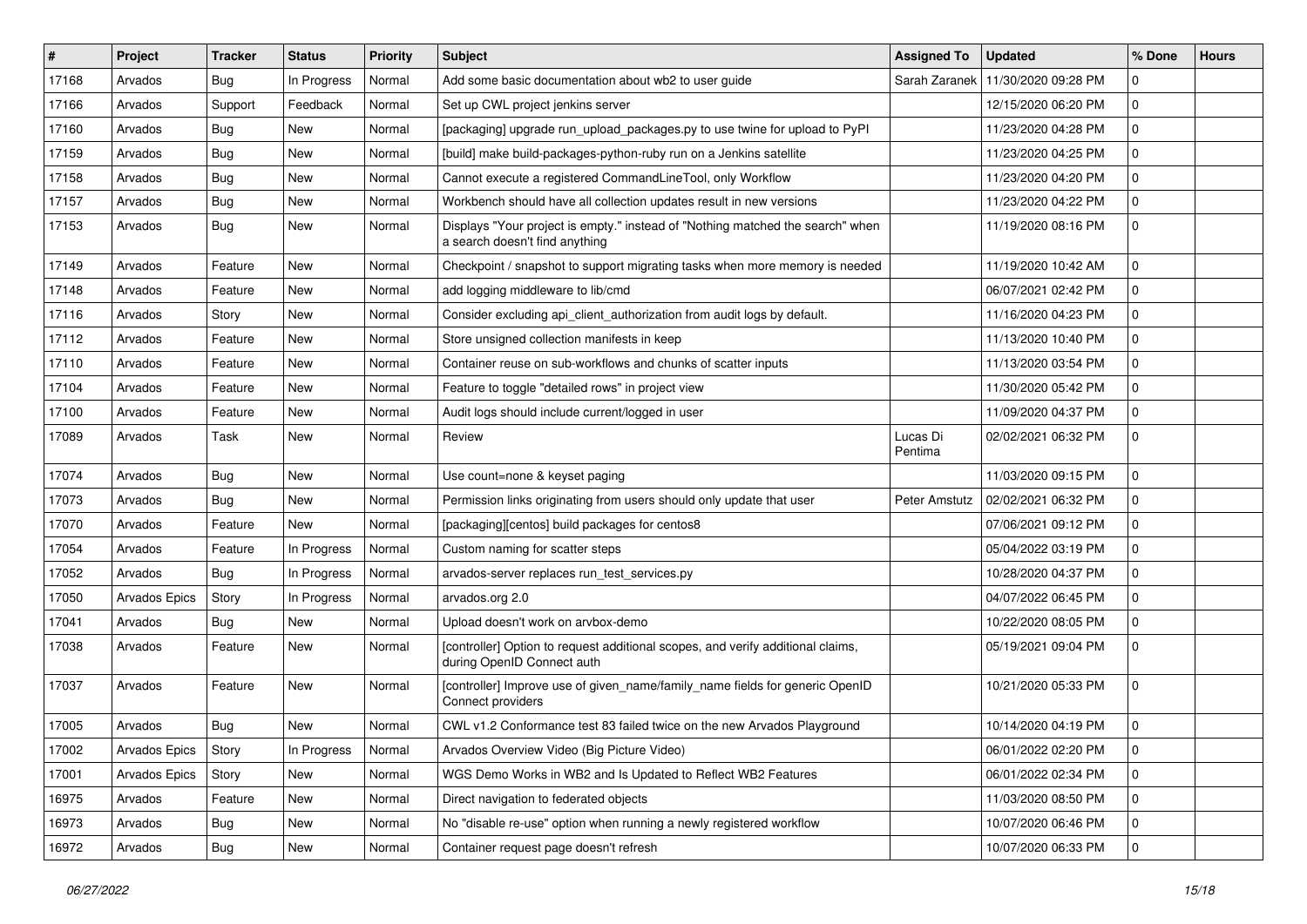| ∦     | Project                | <b>Tracker</b> | <b>Status</b> | <b>Priority</b> | <b>Subject</b>                                                                                    | <b>Assigned To</b> | <b>Updated</b>      | % Done      | <b>Hours</b> |
|-------|------------------------|----------------|---------------|-----------------|---------------------------------------------------------------------------------------------------|--------------------|---------------------|-------------|--------------|
| 16970 | Arvados                | Bug            | New           | Normal          | "Shared" option in sharing dialog is confusing                                                    |                    | 10/07/2020 06:30 PM | 0           |              |
| 16969 | Arvados<br>Workbench 2 | Bug            | <b>New</b>    | Normal          | User with can_manage access can drop own permissions by making "private"                          |                    | 09/10/2021 01:33 PM | 0           |              |
| 16964 | Arvados                | Task           | <b>New</b>    | Normal          | Review                                                                                            | Peter Amstutz      | 07/15/2021 06:55 PM | 0           |              |
| 16945 | Arvados Epics          | Story          | In Progress   | Normal          | WB2 Workflows / containers feature parity                                                         |                    | 06/01/2022 02:16 PM | 0           |              |
| 16943 | Arvados Epics          | Story          | <b>New</b>    | Normal          | WB2 Descriptions, project & collection operations                                                 |                    | 06/01/2022 02:18 PM | 0           |              |
| 16933 | Arvados                | Bug            | <b>New</b>    | Normal          | [login federation] post-trashing collection UX bug                                                |                    | 09/30/2020 04:49 PM | $\mathbf 0$ |              |
| 16932 | Arvados                | Bug            | New           | Normal          | [login federation] trashing collections: snackbar issues                                          |                    | 10/02/2020 03:31 PM | 0           |              |
| 16931 | Arvados                | Bug            | <b>New</b>    | Normal          | [login federation] Not Found modal when looking at trashed collection                             |                    | 09/30/2020 04:39 PM | 0           |              |
| 16888 | Arvados                | <b>Bug</b>     | In Progress   | Normal          | Federate container token cannot access resources on other clusters                                | Tom Clegg          | 06/22/2022 03:25 PM | 0           |              |
| 16881 | Arvados                | Task           | <b>New</b>    | Normal          | Review                                                                                            | Peter Amstutz      | 03/17/2021 03:58 PM | 0           |              |
| 16879 | Arvados                | Task           | <b>New</b>    | Normal          | Review                                                                                            | Peter Amstutz      | 09/23/2020 04:27 PM | 0           |              |
| 16871 | Arvados                | Support        | <b>New</b>    | Normal          | Translate NextFlow workflows to CWL with notes                                                    |                    | 09/22/2020 06:18 PM | 0           |              |
| 16870 | Arvados                | Story          | New           | Normal          | Research & create examples of other CWL patterns                                                  | Jiayong Li         | 10/30/2020 04:11 PM | 0           |              |
| 16869 | Arvados                | Story          | <b>New</b>    | Normal          | Go through workflow patterns and add them to the CWL patterns repo                                | Jiayong Li         | 10/30/2020 04:11 PM | 0           |              |
| 16867 | Arvados                | Bug            | New           | Normal          | <b>Rust SDK</b>                                                                                   |                    | 09/23/2020 09:04 AM | 0           |              |
| 16866 | Arvados                | Feature        | New           | Normal          | Support OpenAPI                                                                                   |                    | 10/16/2020 04:50 PM | 0           |              |
| 16858 | <b>Arvados Epics</b>   | Story          | <b>New</b>    | Normal          | Collection check in / check out                                                                   |                    | 02/18/2022 09:55 PM | 0           |              |
| 16853 | Arvados                | <b>Bug</b>     | New           | Normal          | [arvbox] various bugs                                                                             |                    | 09/18/2020 08:55 PM | 0           |              |
| 16852 | Arvados                | <b>Bug</b>     | New           | Normal          | [keep-balance] replication level distribution should account for volumes' built-in<br>replication |                    | 07/06/2021 09:12 PM | $\Omega$    |              |
| 16851 | Arvados                | Bug            | <b>New</b>    | Normal          | [keep-balance] "underreplicated blocks" are overcounted in log messages                           |                    | 07/06/2021 09:12 PM | 0           |              |
| 16849 | Arvados                | Feature        | New           | Normal          | Investigate / document using Rabix Composer + arv-mount +<br>arvados-cwl-runner                   |                    | 09/18/2020 05:19 PM | 0           |              |
| 16843 | Arvados                | Feature        | <b>New</b>    | Normal          | [a-d-c] admin cli                                                                                 |                    | 07/06/2021 09:08 PM | 0           |              |
| 16832 | Arvados                | Bug            | New           | Normal          | replace linkchecker in our build environment                                                      | Ward<br>Vandewege  | 11/04/2020 05:23 PM | 0           |              |
| 16830 | Arvados                | <b>Bug</b>     | New           | Normal          | [keep-web] S3 PutObject response should have content MD5                                          |                    | 07/06/2021 09:12 PM | 0           |              |
| 16816 | Arvados                | Task           | New           | Normal          | Review                                                                                            |                    | 02/02/2021 06:33 PM | 0           |              |
| 16805 | Arvados                | Bug            | New           | Normal          | "enter" dismisses setup dialog instead of submitting                                              |                    | 09/08/2020 08:46 PM | 0           |              |
| 16802 | Arvados                | Feature        | <b>New</b>    | Normal          | [packaging] create an arvados-shell-node package                                                  |                    | 07/06/2021 09:08 PM | 0           |              |
| 16800 | Arvados                | Feature        | New           | Normal          | PAM sets Arvados environment vars                                                                 |                    | 09/02/2020 05:09 PM | $\mathbf 0$ |              |
| 16784 | Arvados                | Feature        | New           | Normal          | Roles view                                                                                        |                    | 08/31/2020 03:00 PM | 0           |              |
| 16782 | Arvados Epics          | Story          | New           | Normal          | Add-on module system                                                                              |                    | 02/18/2022 09:55 PM | 0           |              |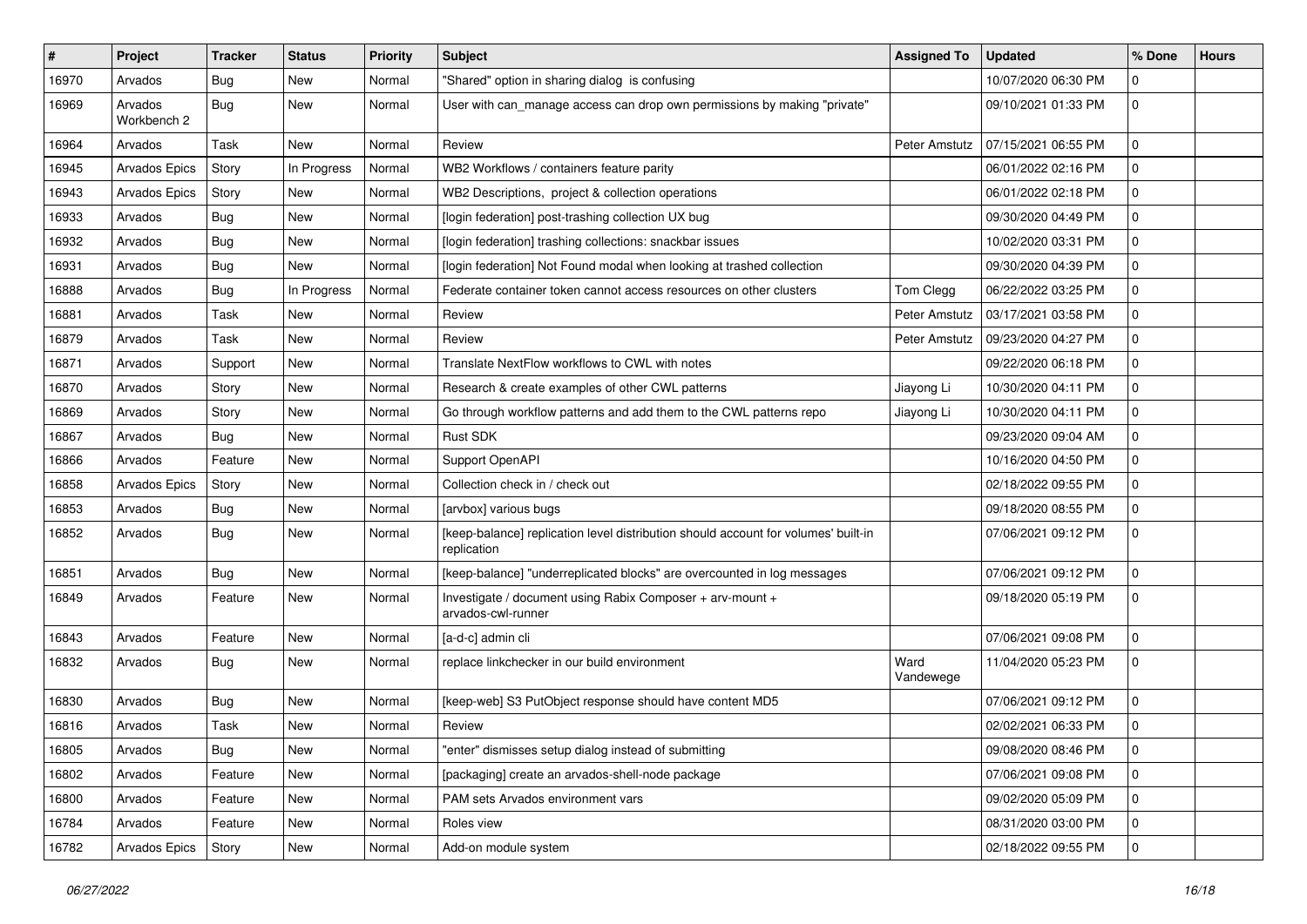| $\vert$ # | Project | <b>Tracker</b> | <b>Status</b> | Priority | <b>Subject</b>                                                                           | <b>Assigned To</b> | <b>Updated</b>      | % Done       | <b>Hours</b> |
|-----------|---------|----------------|---------------|----------|------------------------------------------------------------------------------------------|--------------------|---------------------|--------------|--------------|
| 16771     | Arvados | <b>Bug</b>     | New           | Normal   | [keepstore, arvados-dispatch-cloud] Driver parameter should be specified<br>consistently |                    | 08/26/2020 10:07 PM | $\Omega$     |              |
| 16768     | Arvados | Task           | New           | Normal   | Review                                                                                   | Peter Amstutz      | 08/26/2020 08:17 PM | $\Omega$     |              |
| 16764     | Arvados | Task           | New           | Normal   | Review                                                                                   | Tom Clegg          | 01/19/2021 06:29 PM | 0            |              |
| 16744     | Arvados | Feature        | <b>New</b>    | Normal   | [keep-web] Support more S3 write APIs: DeleteObjects, POST object                        |                    | 07/06/2021 09:12 PM | 0            |              |
| 16741     | Arvados | Story          | New           | Normal   | Upload verification tool                                                                 |                    | 08/24/2020 03:51 PM | $\Omega$     |              |
| 16738     | Arvados | Feature        | <b>New</b>    | Normal   | [a-d-c] introduce concept of "quota partition"                                           |                    | 07/06/2021 09:08 PM | $\mathbf 0$  |              |
| 16728     | Arvados | Story          | <b>New</b>    | Normal   | Migrate federated workflow and federation user migrate tests to use<br>arvados-boot      |                    | 08/19/2020 05:05 PM | $\Omega$     |              |
| 16701     | Arvados | Feature        | <b>New</b>    | Normal   | Tool to compare contents of a local file system to contents of a collection              |                    | 08/14/2020 08:13 PM | $\Omega$     |              |
| 16682     | Arvados | <b>Bug</b>     | New           | Normal   | Missing nodejs should not be a fatal error for submitting a workflow                     | Nico César         | 06/07/2021 03:01 PM | 0            |              |
| 16673     | Arvados | Support        | <b>New</b>    | Normal   | Document using OpenID Connect support for AAI                                            | Peter Amstutz      | 01/19/2021 06:29 PM | 0            |              |
| 16664     | Arvados | Story          | New           | Normal   | Remove legacy config loading                                                             |                    | 08/04/2020 08:27 PM | $\mathbf{0}$ |              |
| 16658     | Arvados | Bug            | <b>New</b>    | Normal   | [Bug] "Move/Copy To" Dialog does not list all possible target locations.                 |                    | 07/30/2020 05:31 PM | $\Omega$     |              |
| 16656     | Arvados | Bug            | New           | Normal   | Arvados bug (GUI): Favorites not displayed in ARV move function                          |                    | 07/30/2020 05:29 PM | $\mathbf{0}$ |              |
| 16651     | Arvados | Feature        | <b>New</b>    | Normal   | Show sharing dialog also for users with read and write permissions                       |                    | 07/30/2020 05:11 PM | $\Omega$     |              |
| 16650     | Arvados | Feature        | New           | Normal   | Downloading and open in new tab for subfolders in data collection                        |                    | 07/30/2020 05:09 PM | $\mathbf{0}$ |              |
| 16646     | Arvados | Feature        | New           | Normal   | Search in Data collection                                                                |                    | 07/30/2020 05:05 PM | $\Omega$     |              |
| 16644     | Arvados | Feature        | New           | Normal   | Move files into existing collection                                                      |                    | 07/30/2020 05:03 PM | 0            |              |
| 16643     | Arvados | Feature        | New           | Normal   | Notification functionality                                                               |                    | 07/30/2020 05:02 PM | 0            |              |
| 16642     | Arvados | Feature        | New           | Normal   | Processes page                                                                           |                    | 07/30/2020 05:02 PM | 0            |              |
| 16641     | Arvados | Feature        | New           | Normal   | Move / copy dialog with search field                                                     |                    | 02/23/2021 04:52 PM | 0            |              |
| 16640     | Arvados | Feature        | New           | Normal   | Cluster c97qk interferes with proper search function                                     |                    | 07/30/2020 05:00 PM | 0            |              |
| 16639     | Arvados | Feature        | New           | Normal   | Display number of hits for search function                                               |                    | 07/30/2020 04:57 PM | 0            |              |
| 16638     | Arvados | Feature        | <b>New</b>    | Normal   | Open search result in new tab                                                            |                    | 07/30/2020 04:56 PM | $\Omega$     |              |
| 16633     | Arvados | <b>Bug</b>     | New           | Normal   | "Arvados VM" is not defined in the docs                                                  |                    | 07/26/2020 10:53 AM | 0            |              |
| 16617     | Arvados | Feature        | <b>New</b>    | Normal   | Improve arv-copy for workflows                                                           |                    | 07/26/2021 06:01 PM | $\Omega$     |              |
| 16614     | Arvados | Bug            | New           | Normal   | Submitting workflows with large numbers of file inputs is very slow                      |                    | 11/03/2020 08:10 PM | $\mathbf{0}$ |              |
| 16610     | Arvados | Task           | <b>New</b>    | Normal   | Review                                                                                   |                    | 07/07/2021 06:59 PM | 0            |              |
| 16607     | Arvados | Task           | New           | Normal   | Review                                                                                   | Ward<br>Vandewege  | 10/14/2020 07:52 PM | $\Omega$     |              |
| 16593     | Arvados | Feature        | New           | Normal   | Way to determine owner to be able to request access                                      |                    | 08/03/2020 05:25 PM | 0            |              |
| 16590     | Arvados | Feature        | New           | Normal   | support dynamic arvados users on shell nodes (NSS)                                       |                    | 07/09/2020 06:40 PM | $\Omega$     |              |